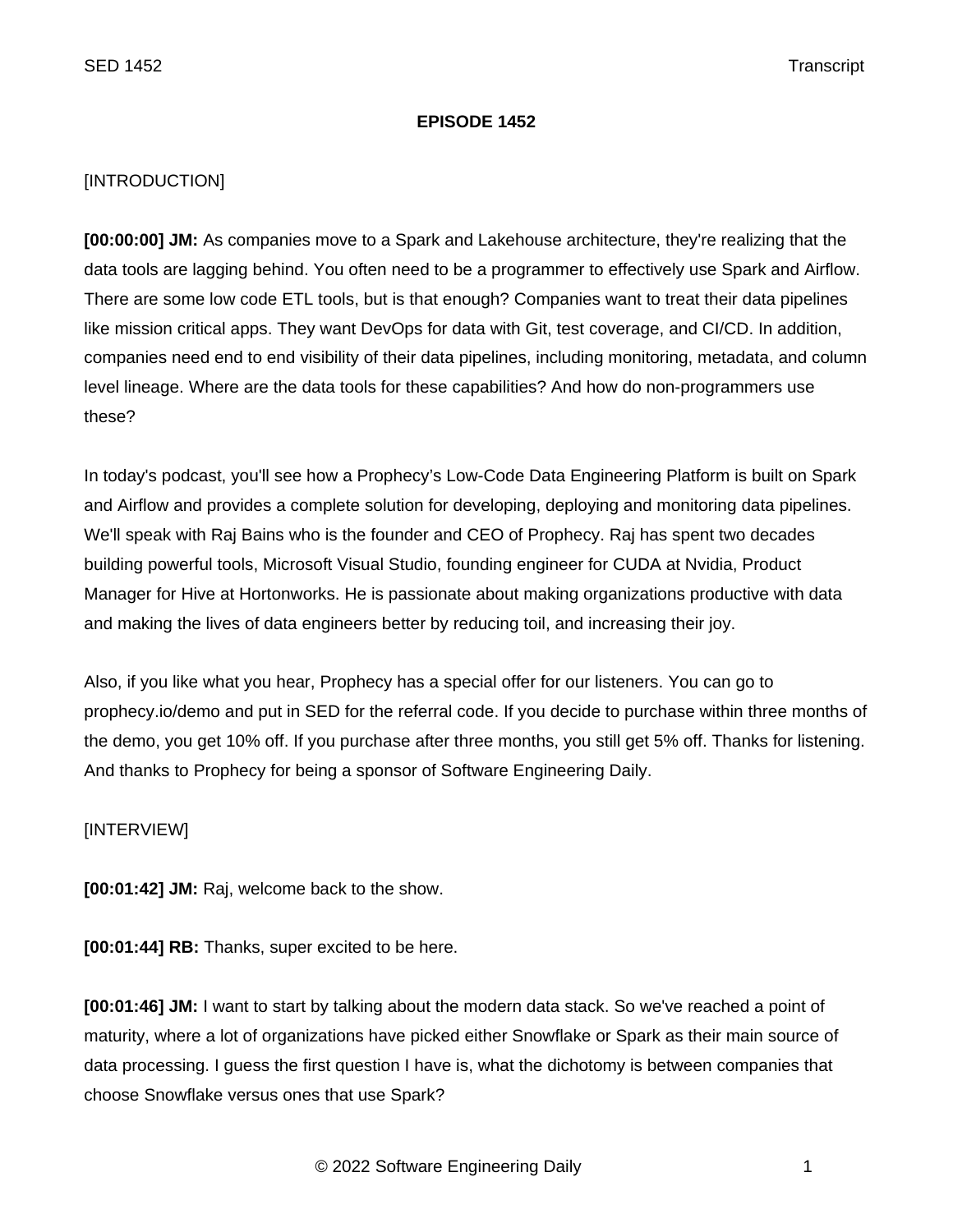**[00:02:16] RB:** I think I would start with saying that, the cloud stack is being built bottom up. So you had the AWS, the storage, the compute, then we started building the processing engines. You have Snowflake, and you've got Spark and Databricks. Now, we are at a point where both of those engines work pretty well and do their use cases pretty well. We are now seeing that the tools are getting built on top of that, and the customers are kind of self-selecting for what their priorities are. And similar things have existed on premise as well, where you had Spark like engine in Ab Initio and Teradata instead of Snowflake.

So what we've seen play out in the last generation, and we're going to see now is a lot of the smaller companies, or some of the large enterprises for smaller use cases, right? It's a department and they have a use case. They are going to say, I am going to optimize for simplicity, and when they do that, they will say, "Okay, I've got a little bit of data, I'll put it in Snowflake, and I will do analytics on top of it, my analytics is not very complex." Okay, so they are going to choose the modern data stack. And the modern data stack has gotten built quickly, because it's simpler. And simpler use cases, that's great, right? They're out in the market quickly, solving those use cases, and people are getting value from them.

Now, in our customer base, the people that we talk to, are deeply engaged with our midsize to large companies. Now, these are all smaller companies that have large data. This is where they have high volumes of data, some complexity in pipelines. It's like end scale. It's one thing to put 20 pipelines into production, you can do it very quickly. When you're trying to put 10,000, then it's a whole different game. You need to have different kinds of processes. So what we are seeing is that these companies with larger data sets, who are cost conscious, who are looking at scale and complex use cases, they are more going towards Spark, they are more going towards Databricks. Now, they might come back and again buy Snowflake, but they're also – ML is a must have in these days for these big companies.

So you have the data, the data comes into the data lake, and now, I'm going to process it there and get it in a ready state. I can push it into Snowflake also. That's great for some BI, but I also want to do ML and then I'm going to use TensorFlow or whatever is the hottest thing in machine learning these days. And I'm going to use that so the larger companies are very much skewing toward what might be called the data lake, rather than just the data warehouse, and data lake might come with a data warehouse. So it's data lake and data warehouse.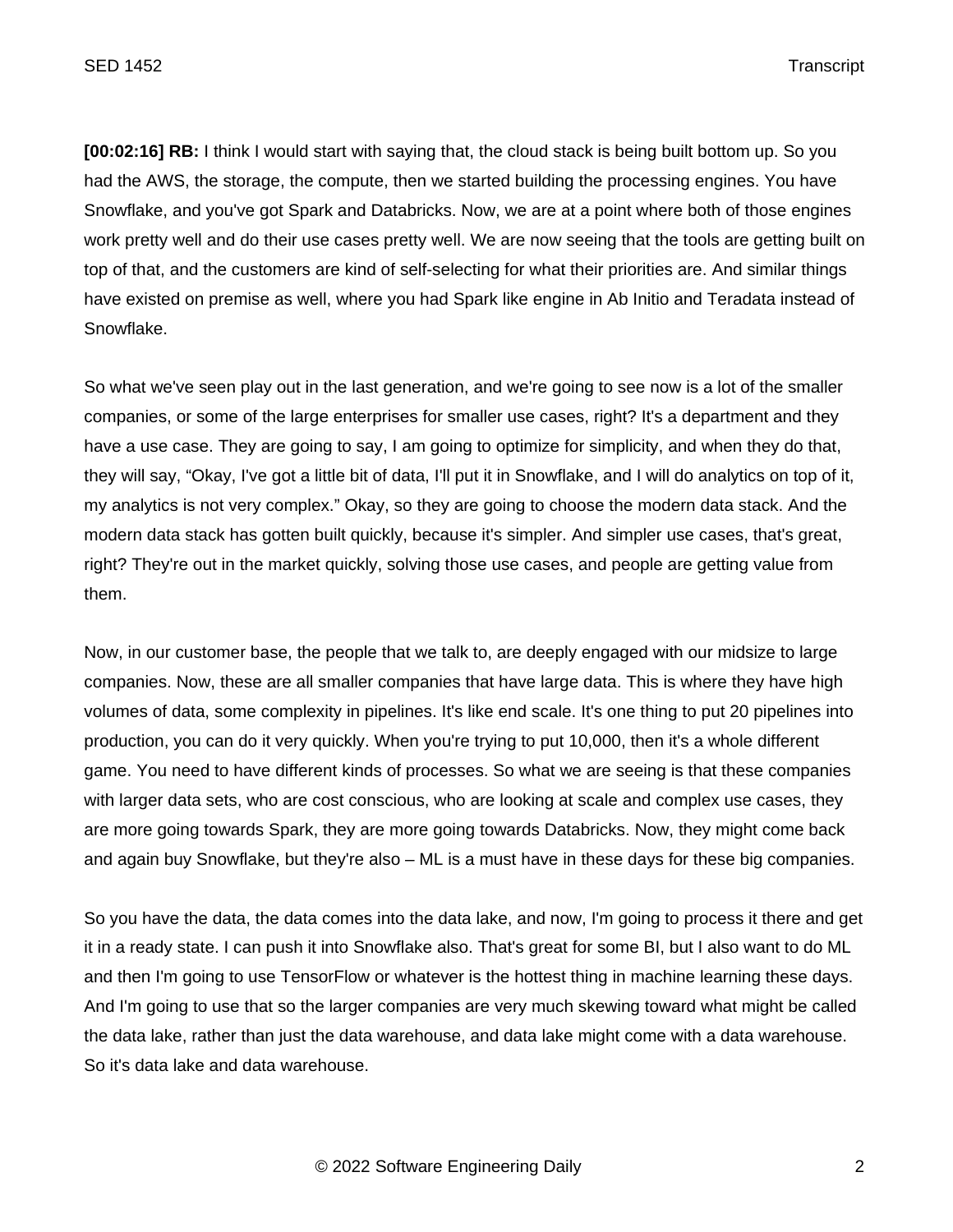**[00:05:11] JM:** Right. So would you classify it as by any partition that has to do with legacy versus nonlegacy? Or it's more about, there are some companies that for whatever reason, want unified data storage and processing in the same place being Snowflake? And other companies want a separation of concerns there, and they're choosing Spark, because they have data, maybe in a variety of places?

**[00:05:48] RB:** Yeah, I would put two things. One is that a lot of the conversation in the Bay Area in the startup community is based around what smaller companies do. A bunch of startups and that's what the VC startup ecosystem, and their problems are not that complex, often, right? They're just starting out with data. So I would say that what splits them is the size of the problem they're trying to solve, and if you're trying to solve a much simpler problem, then you are skewing towards Snowflake only. If you're trying to solve like, for example, if a huge part of what you wanted to do was machine learning, then would you put all your data in Snowflake?

One part is like, they have a simple use case, let's say they don't want to do ML now. Snowflake might say, and you're not against it, Snowflake is great. Our customers use Snowflake as well, more for BI. But then, are you going to take that data out back to the data lake and use it for machine learning? Are you not going to do machine learning? So one big split is people are just saying that, "Hey, I have BI use case, and I have machine learning use case. If I have two use cases like that, I am not going to put all my data into the BI stack." And then take it out for machine learning as an afterthought, right?

The second thing is just lack of experience, I would say, which turns out to be very, very common. Because for the large enterprise, and you might say legacy enterprises, but actually legacy enterprises are using a much better stack than all the cloud people are, all these new cool startups, like their data engineering really sucks, and they think they know what they're doing. They haven't seen the last generation of tools or product. So, they don't know. Let's say I had experience of 20 years, and I paid through my nose to Oracle, and through my nose to Ab Initio, we have customers who are coming to us from Ab Initio who are paying 20 million a year in licensing, approximately. We don't know the exact numbers. But that's the estimates we've heard.

Those people are not going to go and get locked into a Snowflake now. Because they know that what happens when you get into scale into a proprietary solution, they are like, "We like having the insurance of having a Spark there." I think, it's the simpler use cases, it's simpler in terms of the data and complexity, simpler in terms of the business problems you're trying to solve, and lack of experience. I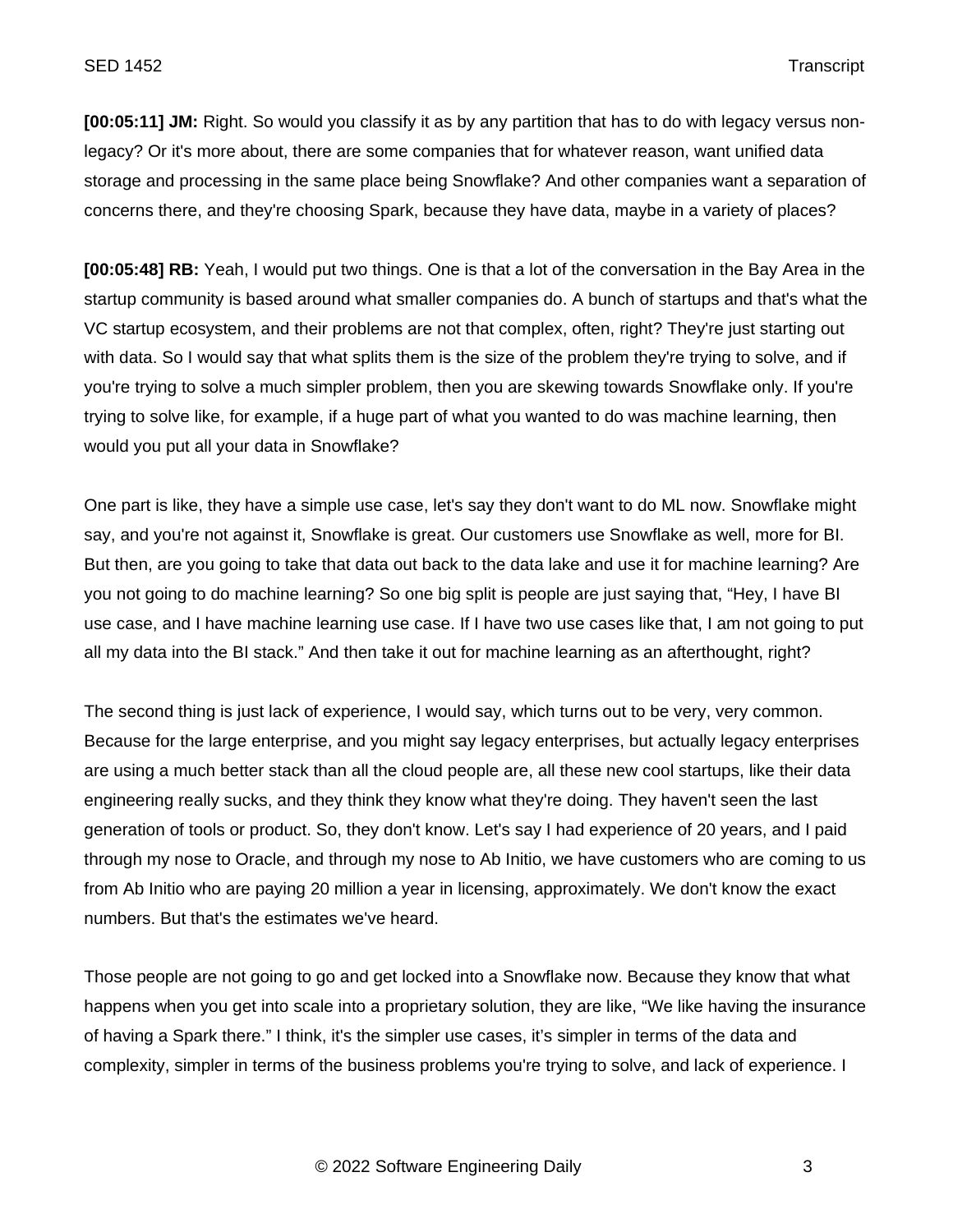think those use cases are definitely skewing snowflake, more complex, more scale, more experience is skewing Databricks.

**[00:08:22] JM:** Got you. Now, the product that you're working on, as we discussed in the previous episode is Prophecy, and you're building a data engineering tool set that has a focus on Spark and Airflow, and also is UI driven. So some people might see this as kind of pulling off the tail winds of low code or no code, but it's not exactly no code. But it's UI driven, basically, solid UI over Airflow and Spark. Obviously, the primary vendor for Spark is Databricks, and if you're looking at the Databricks ecosystem, then you get a lot of things that you want on top of Spark. You get the notebook functionality, potentially, you get the data lake functionality. And I guess I'd like your perspective on the relationship between Databricks, and the Spark ecosystem, and how the impact of Databricks fits into what you're doing.

**[00:09:35] RB:** So typically, as markets mature, I would look at it as an entrepreneur trying to build a company and trying to place markets in my own head, you ended up with a – for every kind of technology, you have a premium product and the base product. It's like yes, I can buy a branded table or I can buy the Amazon Basics off table which will be a good enough table, it will do the job. So that way right? So Databricks is the premium Spark, and then every cloud provider provides you with a basic Spark. So that means that, at least to me, as a business, who cares a lot about lock in or I know that Databricks prices will always be reasonable or not beyond a certain point, because there's a very similar thing available. Now, that's number one.

Number two is going back, and so that's kind of the relationship between Databricks, Spark and that. Now, Databricks, Spark will also provide a lot of interesting functionality on top, right? One of the things I worked at Nvidia, I really liked how the organization. It was well run, they were very capable. That's a company and set of engineers I would bet on Databricks. So they are able to build a lot of pieces of the stack, and if a challenge comes, let's say Snowflake did, they are going to build something and I would bet on them being able to build whatever is needed. So I think that for us, as a company realized, that's the horse I'm going to ride on.

Now, the next thing is, but when you look at like – so let me give an example of our users. Now, the other thing is the third piece that you talked about, which was like, "What does Databricks provide versus what does Prophecy provide?" If I look at our users, let's say, one of the top financial firms, we have a few banks and a few credit card processors running on us. So they use the best of last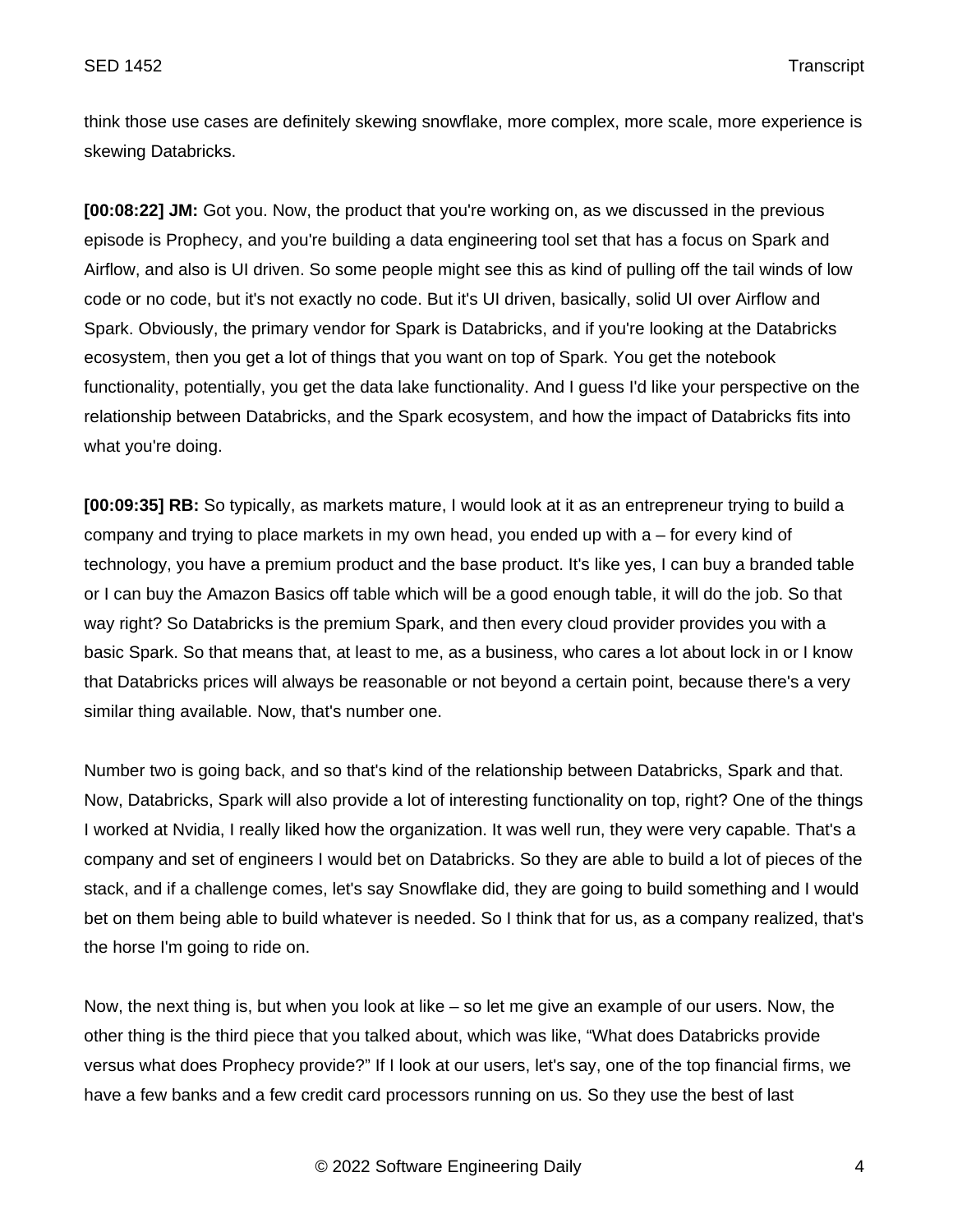generation technology. I mentioned this last time as well, they used Ab Initio. Now, one thing to realize, I think, maybe if I go back a little bit, like when we were, and maybe we can come back to this thread, when we were selling Hive and Hadoop to those people, they could easily see that the product was inferior, but it was cheaper. So it's not like somebody went and said, "Hey, you have Teradata, my Hive is better." You said, "Hey, Teradata is expensive. I have this Hive, it's kind of sort of not as good, but it's cheaper. Save some money." So that way, I go and look at and we've got lucky in that. We go and look at Ab Initio, and see what the people already have and what's working for them.

So now, this is a very interesting dynamics that happen. What happens is, you have a bunch of a good number of visual developers who have had their ETL working beautifully, for 10 years on Ab Initio. You ask them, "How is it working?" In Ab Initio, they have a distributed high performance processing engine, very similar to Spark, supports relational and general purpose distributed programming. On top of that, they have visual drag and drop, which gives you productivity. You can drop into code should you need to, but 90% of the time, you don't need to. You can create your own custom visual components. That's great. Now, everybody's using the same pipelines. What happens is, you build one data engineer builds a pipeline, they leave, the next one comes, somebody answers on kind of pager duty, and suddenly, they need to fix something. Everybody can understand each other's pipelines. So that is great.

Then you go to the data analysts, and they understand how every value was computed. They have end to end column level lineage, and there is a summary saying, "This is the business definition that they tag on to it, and this is how it was computed." So now, when they're making business decisions, they know exactly how. Data analysts are able to – they have a business rules engine that they can take this data, apply some common rules that that it's like the industry formula for this, the industry formula for that, and they can apply those.

The governance people are like, I have personally identifying information. It is in this column, I tag it, and it shows up on every data set with the restrictions on it. So they had that, they had basic performance and quality reports that came out of the box. This is running, and now these new people show up, they're like, "Hey, you guys are okay developers, we are awesome. We have Spark, let's move to Spark open source and save a bunch of money." They move to Spark. And then, you go and ask their metadata architect, they're like, "Oh, we are running blind. We went 20 years behind in technology since these people came in." You're like, "What?" Like, "Yeah." He's like, "I spent months and months sitting with these people trying to figure out my governance, that data analysts don't know how the value they're using was computed. Half their dashboards are wrong and it takes forever to get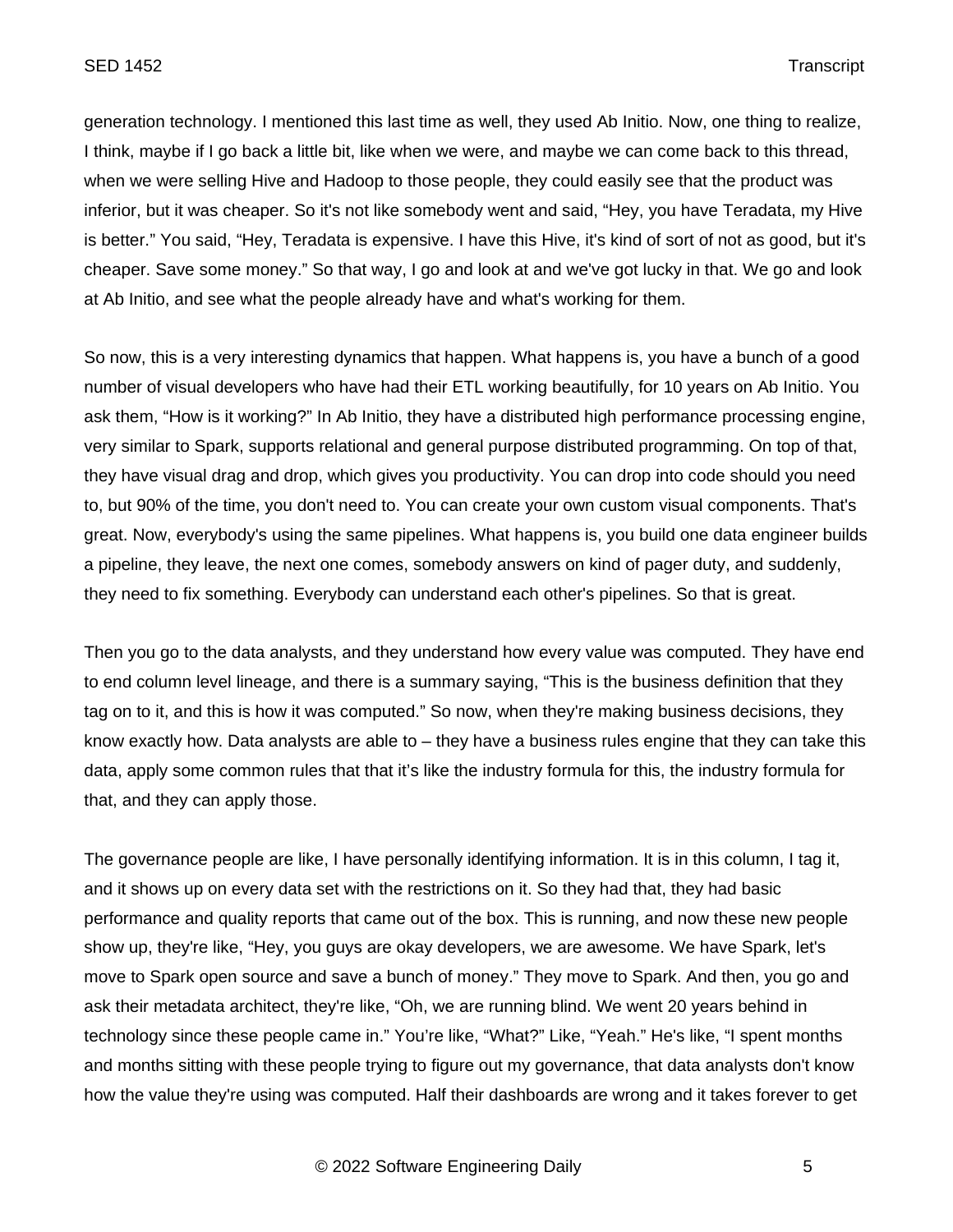anything done." The visual developers are like, "It takes me 10x longer to build pipelines, and it takes everybody 10x longer to build pipelines, what the hell's going on?" And then the Hadoop people go back and say, "Oh, we need to get better engineers and more engineer." Initially, that's the narrative, right? Because that will solve it. But that still doesn't get solved your lineage problem, that doesn't solve your search problem. There is a lot to data engineering, and basically, if you think like the best barrier companies, have it, you'd say, "Go, Google does this." It's like, "No, this sucks." And you're like, "Why does Google suck at it?" It's like they're just throwing bodies for – and we can come back to the cost optimized, they're building cost optimizer. Nobody in Bay Area has their data engineering together.

The best instance, and like I said, I've talked to hundreds of companies, the best are the people who are like, "I went to airline in Texas, and they didn't touch Hadoop, and they were on ebony show, that they got 15 years ago." They have the best learning data engineering I have ever seen. And they are like, we will move to the cloud once we have the same stack.

So I'm just saying that – so coming back, so Databricks now, coming back to your question, it was a little bit of a tangent. But coming back to your direct question, where you're saying, "Okay, so what does Databricks provide and what do you provide?" It's not just a UI for building stuff. When we say local development, it's like, as you're doing visual drag and drop, we are going into a Spark cluster instrumenting it. You can see the data as it flows through. The first time you do iterative development, you create a new thing, you are getting autocomplete. It's like saying, "Hey, you are just a tool on top of a text editor." It's like, "Yeah, but you know how much productivity I get out of using IntelliJ?"

So that's number one. Then number two is like, "Okay, how are you going to schedule the jobs? How are you going to monitor the jobs? How are you going to explain to the business users what each value means?" Now, what happens if somebody who's a data scientist says, "I want to do some data engineering?" Do they have come into your system? Do you have something – what happens when some data analysts say, "I want to do some data engineering in line of business." They say, "Oh, no, no, you don't have access to it, send a ticket to the central data platform team, like it was 1980, '90?"

The basic thing is, the amount of tooling that needs to get built on top of processing engines is as big as the processing engine. So Databricks is half the solution. A very good version of the half. The other half is like, "Okay, you started using Databricks." You go ask a Databricks customer, what's your data quality story? How quickly are you getting data pipelines into production? Do you have linear? Do you have search? Can you use reusable? For our customers, what they do is like, you have a health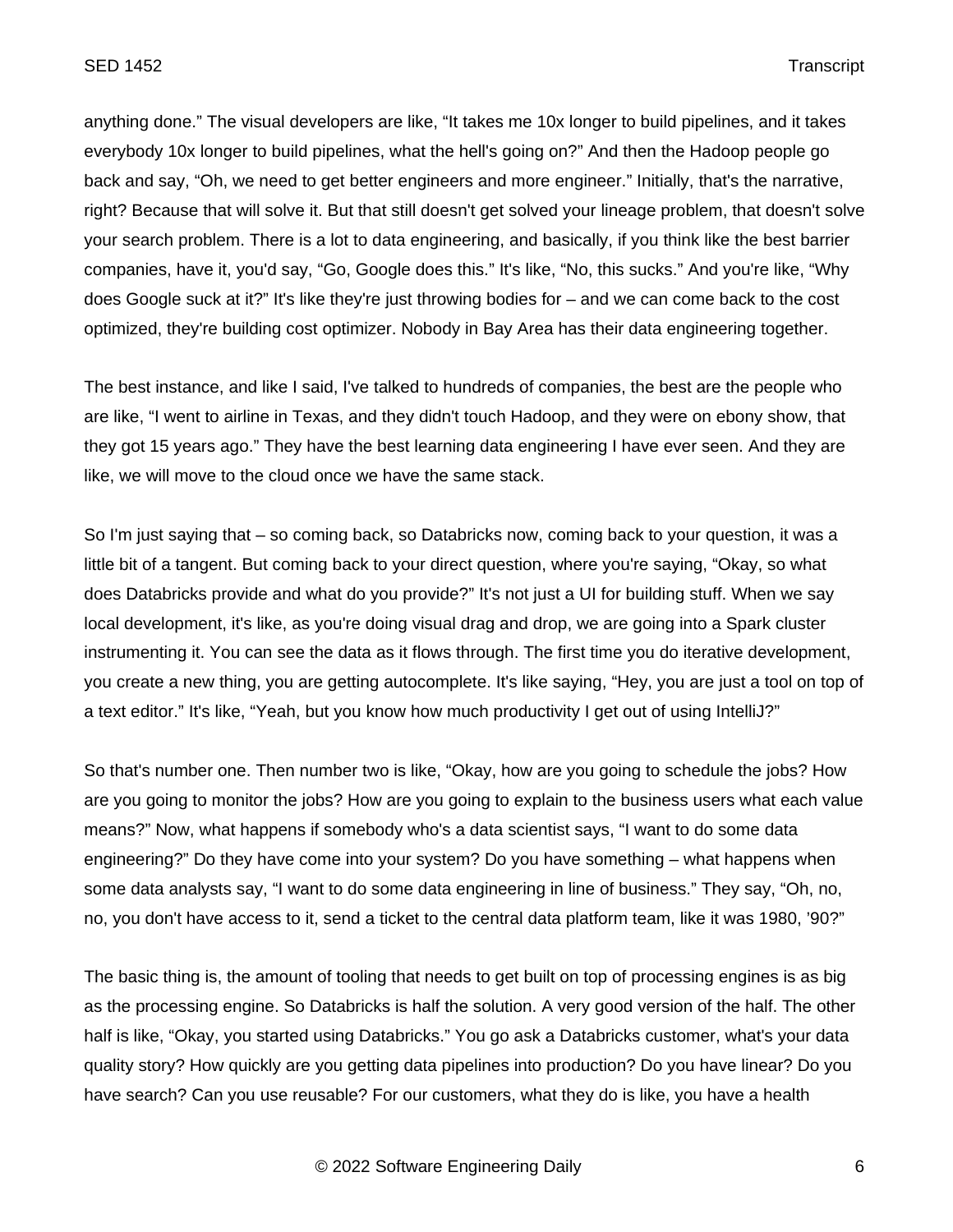insurance, and the data is very similar data that it will be coming from 20 different places. In our visual thing, they have a subgraph that cleans that data. They kind of change the fields of the name, and through the same sub graph with slightly different configuration on 20 different data sources. How are you going to do that?

Basically, what I'm saying is, Databricks is the data processing layer. On top of that, you need a full productivity platform, a metadata platform, like where is your business metadata? Is this called heart rate? Is this column what? Is this insurance? What does this value even represent? So is there business metadata in Databricks? No. Is the business metadata in any cloud? Does Google Cloud have it together in AWS? No.

**[00:18:07] JM:** There's like a whole wash of startups doing metadata, data management, right?

**[00:18:12] RB:** That is correct. But the problem is, the challenge is – I had one of the VCs say, "Hey, why are you building a metadata system on the five startup?" And my answer to him was, "Five startups getting funded by five VCs does not make a market. You also need to have customers and muscle." Basically –

**[00:18:33]JM:** I also think there's value in having metadata management in, like, integrated into the rest of the workflow. As opposed to having a separate metadata management tool.

**[00:18:46] RB:** I think a separate – so yes, that's a great point that you bring, like having a separate metadata tool, and I was going to come to that, is just a bad idea. Because it's bidirectional, right? So when our customers use metadata, as they're building the business logic, we are computing lineage on it. Every time they commit lineage, we are on top of that create doing search. Now also, what our customers say is now, let's say you wanted to do data quality. So on the data set, on the metadata, they can go and put some rules. Saying this is blood pressure should be between 50 and 250. And now, what are you going to do?

Now, the rules need to get injected into the pipeline from the metadata to say, "These are the latest rules, do the data quality against these." And then the results of that need to again go back to metadata, and there, you need to be able to report this is my data quality today, this is how it has done over the last one month, and this is the data quality across my 50 pipelines, and this is how we've, as a team work to improve it.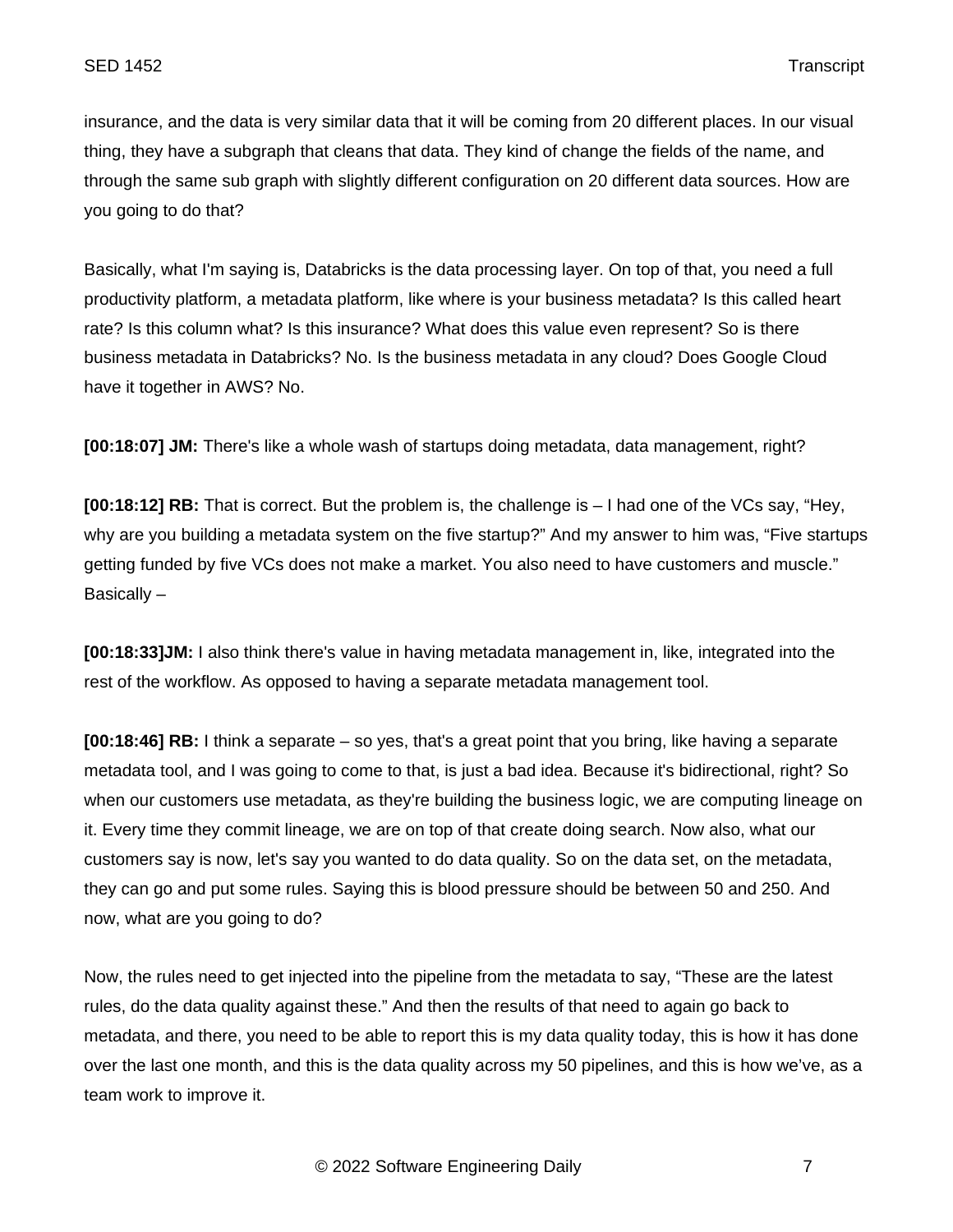So one thing is part of the metadata is constructed while you're doing data, using local tools, partly from business logic, partly from the execution stats, partly – and then some other things like data quality gets generated from metadata and stored back into metadata. So metadata and your local data engineering tool are so closely coupled. You get a good tool, 90% of the metadata is already there. Every time you run a pipeline, the basic quality can just be put there. But if your metadata system is completely separate, how are you going – it's like, why do have it separated? And then they're going to run into other challenges. And then there are other dynamics of sales, right?

Because here, we're just talking technology. But thing is, that there is budget allocated for an ETL tool on prem. Now, they're like, let's move to the cloud for larger enterprises, and they're like, "Okay." And then you're like, "No, I want a metadata product." It's like, "Well, how did you do metadata before it?" The ETL tool provided the metadata. Okay. Does it still do that? Yeah. Why do you need the second metadata solutions? I don't know.

I think it's an inferior solution in general. I don't think much will come out of these startups. But I mean, good luck to them. They are my friends. I know a lot of people. I know the people from LinkedIn. I know a mass from Metaphor. I know [**inaudible 00:21:13**] and their friends, and I hope the best for them. I just think it's a new category creation, because metadata has not existed as a separate category.

**[00:21:21] JM:** So when you think about other problems that prevent people from having a successful data engineering experience on the cloud, what are the other main hurdles that you see?

**[00:21:35] RB:** I think the main hurdle, and the main hurdle, I would say is the lack of tools. If you go back. So I think there's a slightly deeper point there, and the basic thing is, you go to start building a data lake stack, right? And everybody is wrestling with infrastructure. There's a lot of toil, very little value coming out of it.

Let me give an analogy. So let's say when you were using Hadoop or Hive, you were like, the interview question would be, "Oh, are you a developer? Would you use a map join? Or would you use a shuffle join?" That's great. But why do you have to know that? Because the query optimizer doesn't know how to do its job. Once the query optimizer inside a Snowflake or a Databrick Spark, or a Spark gets good enough, then you don't need to worry because you will have your new query planning and they just plan the right query.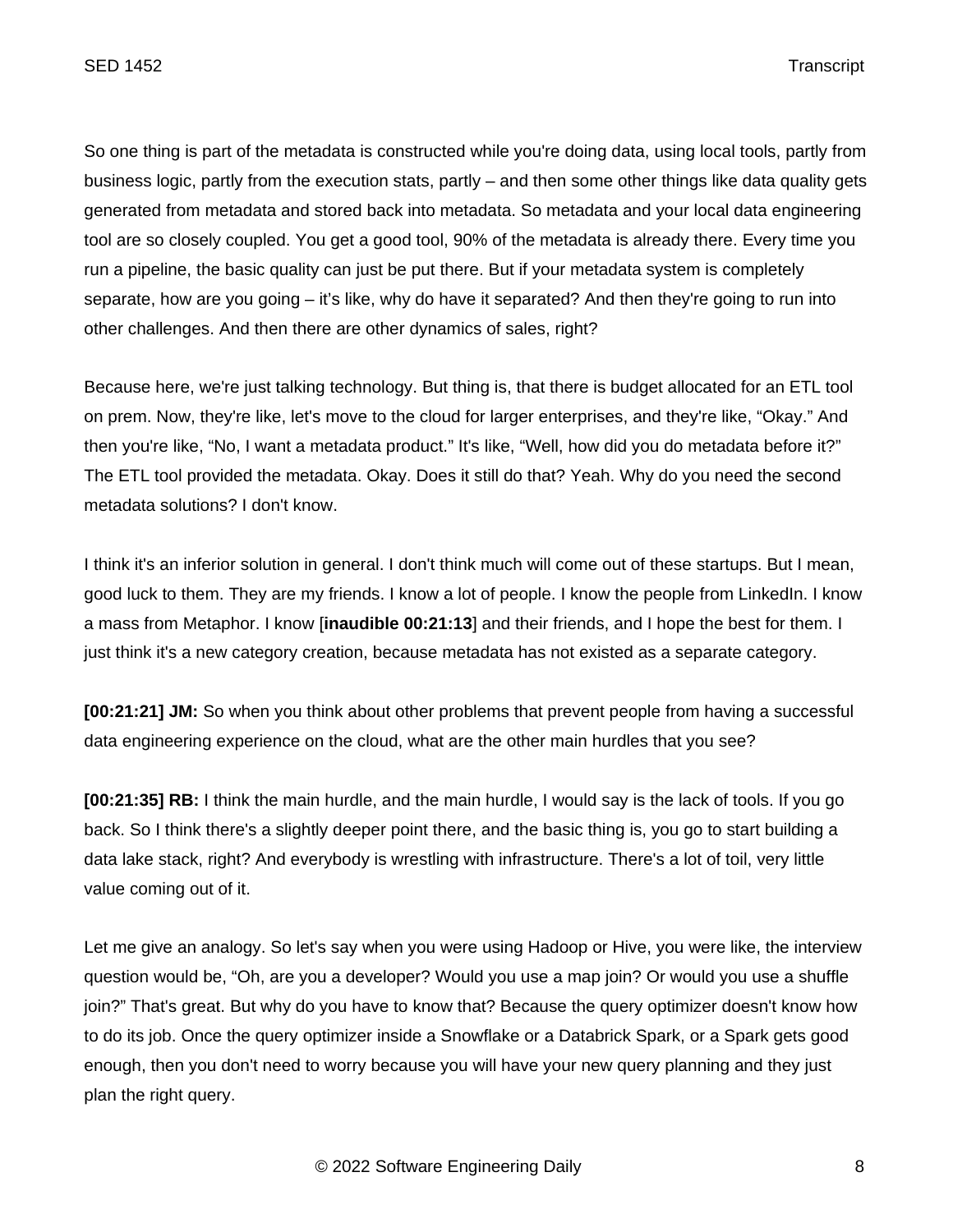So basically, what's happening is that people are – today, when I go into organizations, somebody's setting up Spark, somebody's setting up Airflow, then you're setting up like some version of Presto. Just like in the Hadoop land, engineers wanted to get N different technologies on their resume. Now, they want to get N different cloud technologies on their resume. Then you look at it, and you say, "How does that help anybody?"

Basically, there has been this – I think there is just a misunderstanding of the direction to be taken, and misunderstandings can be like, Hadoop was a big misunderstanding, right? So a misunderstanding in Bay Area, in the technology industry can be 10 to 15 years long. I've said this before, when m MapReduce came out, Michael Stonebreaker, who's like the database researcher build and startup world is like, "That is a terrible idea." That is like, so backwards, right? But then the question is, why did it get built? It's because Google has a particular problem. They have an amazing cash cow in search, and they need to drive the cost of the stack down to zero.

So they're building of the stack is focused on cost, cost, cost, not on value, value, value, right? The value they're deriving from the search is the same. They're not saying per engineer value, per this. They have tons of engineers to throw at the problem, tons of resources, and they want best margins in search. They're going to still build MapReduce, though it is 20 years behind technology, or 30 years probably late. It might make sense for them. But then after a little bit, everybody realizes this.

Right now, what's going on, is there is this notion that I will assemble a data stack, and on top of that, I will start building some tools, some frameworks. I think everybody's stuck in this, that they assemble some stack together, then they assemble some framework on top of that together, try to get value out of it. Most people are not. That is not the stack if you want fast value from business data. Most people are stuck there.

This is a very interesting thing. So I talked to a product manager. She's here in Bay Area. She works for one of the barrier tech companies and she's like – I was discussing a product management position in Prophecy and discussion, she's like, "Oh, so this is for people who cannot look for this sort of people who don't have – who can't hire the kind of people that we have access to in the Bay Area." I'm like, "Okay, tell me more about your data ecosystem." And then she's like, "Yeah, we have all this data. The business analysts don't quite understand how to get it. This is always so much work. We have all this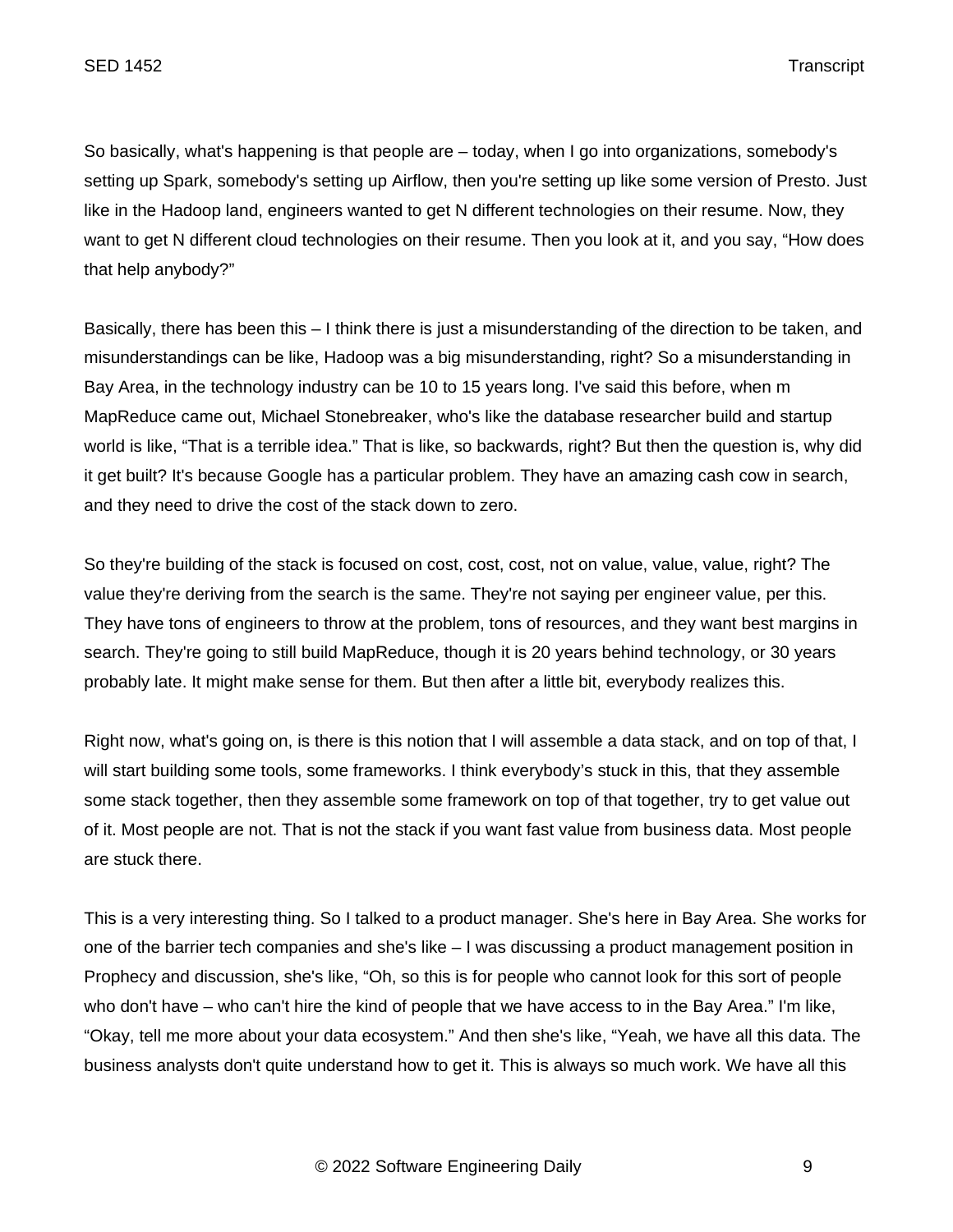new data lying around. We know we can get business insights from it, and make improvements, but we just never get to it."

And after a while, I'm like, "Do you realize that you feel like you have all the talent in the world, and your data engineering is not quite working?" And then she talked about, "Yeah." It's not about time. So the basic problem is one, there is not like – this notion that you're going to use N different tools is a bad idea. People are going at stitching their own thing. Abstractions, that is a bad idea. And then most are just really struggling. So I've hardly seen any good working data engineering work. Before this, I was in motion. I've been doing this for like, 8 to 10 years now.

**[00:26:00] JM:** Okay, when you look at that reality, that there's not a lot of good data engineering practices in the valley. Do you think it's a lack of tooling? Because I mean, your system is built on Airflow and Databricks, I mean, there's a plethora of data tools out there. But is it a lack of usability in the data engineering tools? Is it lack of more prescribed workflows that are enabled by the UI?

**[00:26:30] RB:** Basically, yeah. I mean, we can go into two to three different things. So one part of it is what you said is there's a plethora of data tools, but they're not really – they're mostly processing engines, right? Airflow is a processing engine with a poor interface. It is like, how do you develop your Airflow code in Python? And then can you interactively test it? No. You deploy it, and then it's not deployed if it's not there.

So, yes, to your point, two main things. First, is there is a space for tools, Tableau works, Power BI works. So this notion that processing engines are enough. Then you would say, "Hey, why is there Tableau?" It's like, yes, there is a space for Snowflake, and then you need the rest of the stack on top of that. That's why Tableau – yes, now, of course, Salesforce bought it for 16 billion. That means so many users use it. First, is it is what is in the cloud is just the lower levels of the stack, and on top of that, people just program in the Bay Area companies, because they as developers understand what is the interface required for them.

Okay, the data analysts don't understand the value stuff. It's like the data governance, people don't know. Tough, right? Basically, open source and these barrier companies don't have design cultures. They have engineering cultures, and that's how they become like Google has engineering culture, LinkedIn has engineering culture, the usability and design of these products is really – this is really low, and then nobody's providing a complete solution. So what do I think is the right solution? When I say,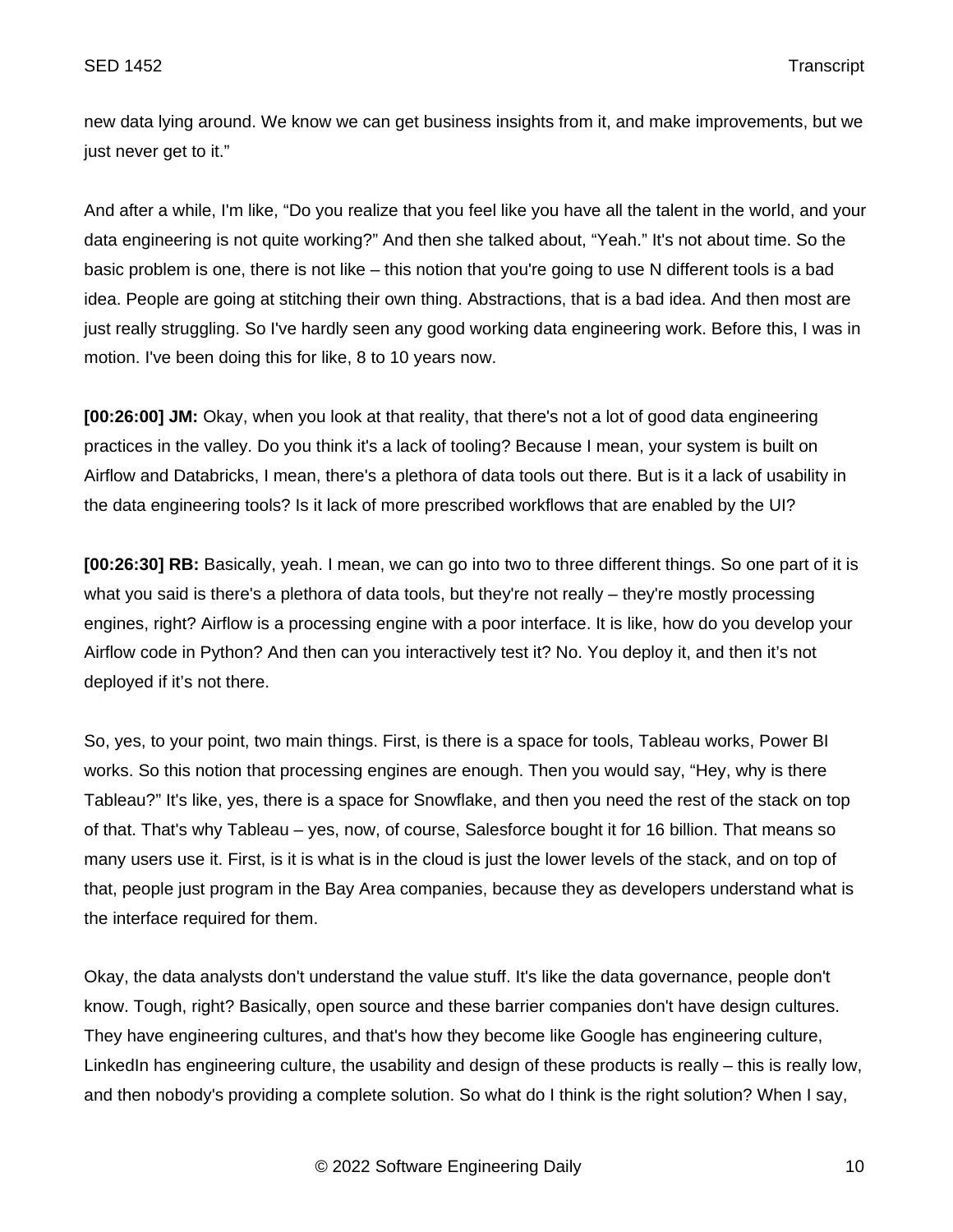what do we as a company believe? I believe you should use Databricks, use Prophecy on top, and that should be 90% of a data stack.

We are not there yet. We will have it in some time. But local development, search, lineage, deployment, cost management, performance management, everything should come out of one tool. There is nothing technically that that says you should have two tools. Or you should have two engines. Databricks can do it all. We can do it all. T's just so we'll get there in timing. But the second point you said, when you're using low code, now low code in Prophecy is different from old school ETL tools. Because old school ETL tools, you do visual drag and drop, I store it as an XML file. You are cut off from the whole ecosystem. What we are saying is no, no, no, no, no. You do low-code drag and drop development, you are visually modifying code. It is like you do the same for websites and web flow.

Basically, as you're visually doing it, you're getting high quality code on Git, well structured, very readable, very maintainable with high-test quality, with the build scripts. You have all of that on Git. Visually, you're writing code. Now, the question is, if you have Prophecy, and you're visually building something, and you hire a data engineer who's coding it in PI, Spark or Scala, what is going to be the quality? The quality of the Prophecy code is better. It is standardized, it is well structured. It is performant, and we've seen it in end customers and we have data for it. Then the next thing is, now what's going to happen when the next data engineer comes in, right? So usually, you write a few lines of Spark code. I mean, maybe we believe that the state of the art and tools is a notebook right? This Jupyter Notebook. That's like amazing tooling for developing data engineering.

But typically, people write two to three lines of code, another two to three lines, another two to three lines, run it, run it, run it, run it, and at the end of it, have a block. Then they put it in production. Somebody else is on, like I said, pager duty, and something breaks, and they can't understand the code. Somebody new comes in, they modify something, they don't understand what the restriction. There are no tests. They put it in production, something else breaks.

So this whole standardization is, I think, the top value in low code, I would say. Yes, you can make it accessible to a lot more users. But standardization, because once you have something standardized, you can run it at an industrial scale. One data engineer leaves, the next one comes in, that's okay. Because everybody can quickly understand what the data pipeline does. And everybody can cooperate. And then the thing is, is there anything you can do in code that you can't do in processing? No. You can create your own new visual components. We call them gems. So if you're a data platform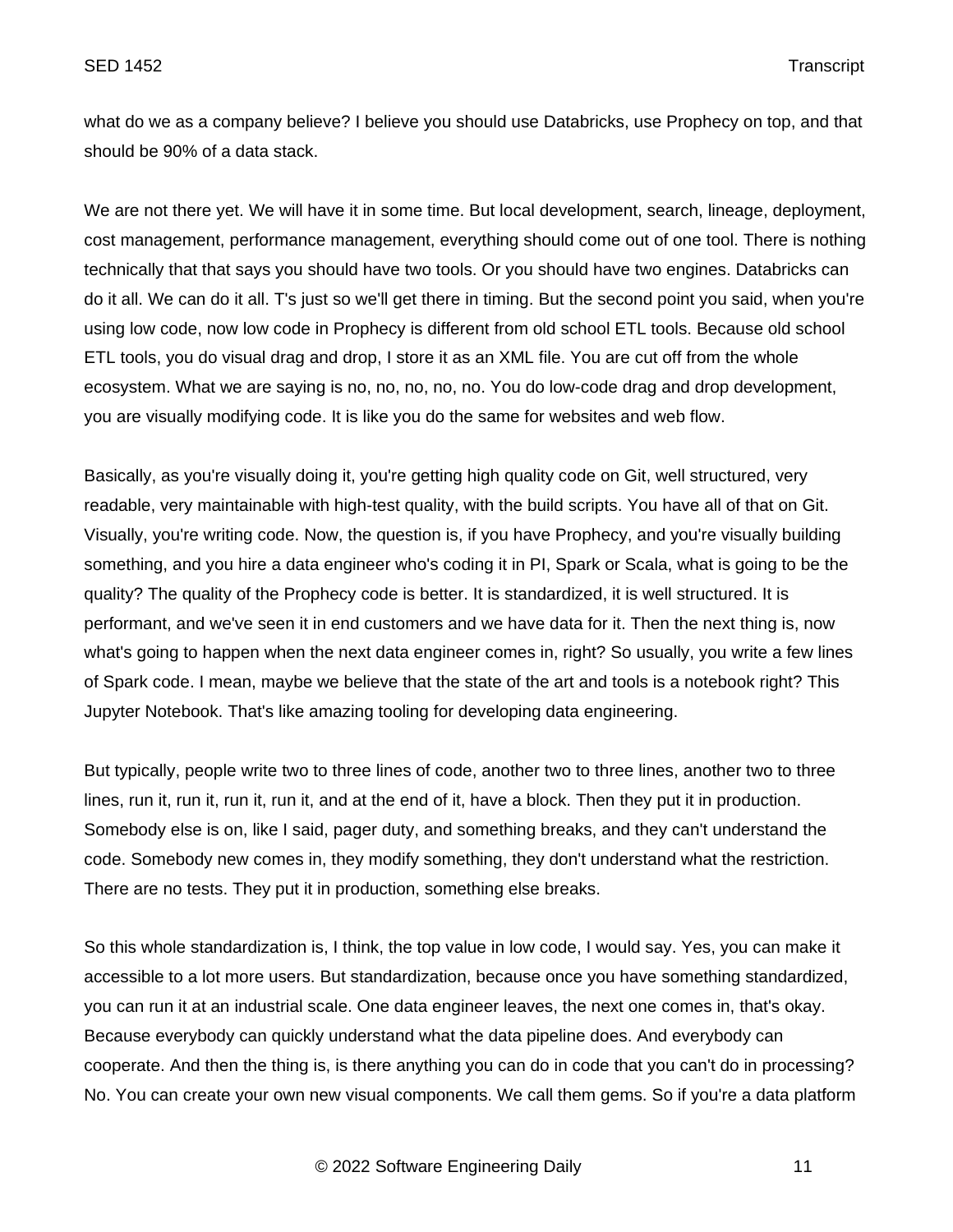team, you can create standards that you want people to use, reusable, think of it as reusable function libraries, and roll it out to the team.

Now, everybody who's a data analyst, you're like, "Okay, this is how I write to Presto. This is my high performance connector. And then here's the simple UI to use it." And everybody uses it. Why does somebody need to go and write that code every time? So the basic thing that's saying is low code leads to standardization. Standardization leads to speed. Standardization leads to being able to deliver data, to machine learning, to business intelligence, at industrial scale, with industrial speed. It's like, this is low code, every component has a test, quickly, you go to production, you will run those set of tests. Everybody's running the same thing. Everybody can understand each other's code. So everybody's built out of the same Lego blocks that you know our code.

**[00:32:03] JM:** Are you totally prescriptive on Spark plus Airflow? I mean, you mentioned Presto there, can you imagine a world where you build UI elements for making Presto easier to write?

**[00:32:15] RB:** I mean, we could do that. One of the things we've thought through – right now, when you're doing visual drag and drop, we can generate either Scala or Pi Spark. We could also generate SQL ++, SQL with functions and references. Let's say DBT. In Scala, we have SBT. That's a build tool. Let's say, a DBT format, that's just pure SQL. So we could do that. The question really is why? What is Presto better at Spark? I actually don't know the answer to this. But my basic instinct would be to say, "I don't know. Cost?" But what is Presto better than Spark at?

There's a couple of things. One is, what do we write to? So we can write to Presto, and we can write to Snowflake. We typically we process in Spark, and then write out to these systems for like ad hoc querying. But then, if you're using Databricks or Spark, do you really need to use this other? The question is, are we using in the industry in many of these tools, because we just want to use one more tool?

So that would be the other question, but to us, right now, we only run on Spark. And then for scheduling, we support airflow. Actually, what we are doing is, in about eight weeks from now, we are coming up with a newer release on Databricks jobs. Because we have some customers, which are, let's say, in the Fortune 10, and they are running tens of thousands of pipelines, and some of the complex use. And Airflow is a deal – we also support Airflow, and we have the same investor in inside venture. So we are kind of sister company, but there are use cases for Databricks jobs is better, right?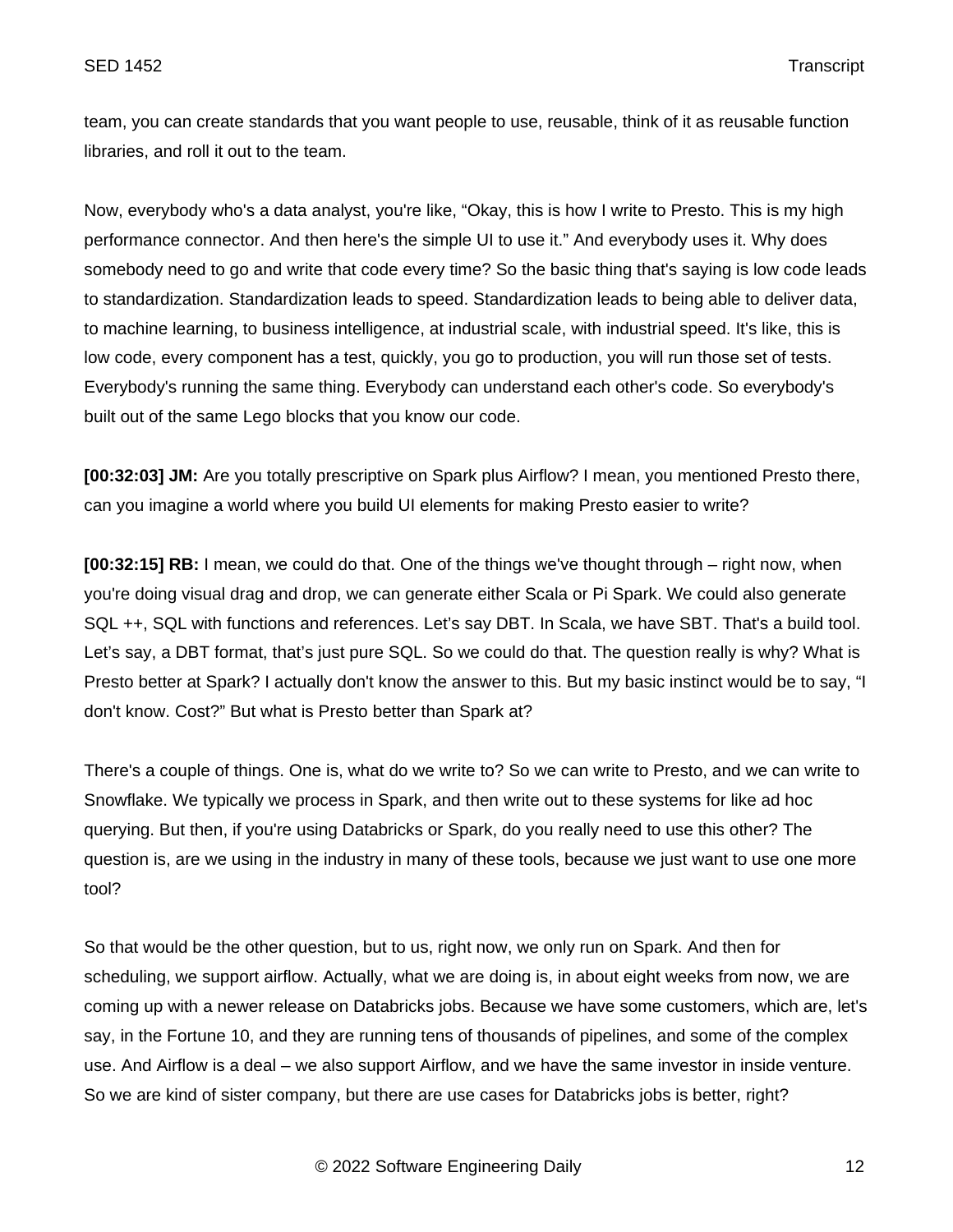I think we're coming up with like prophecy for Databricks product, which is like Spark Delta Lake, Databricks jobs and no other dependencies. That's a really simple stack, right? It's like Databricks Prophecy on top, and that's it. I don't need anything else. I got my scheduling, I got my development, and Databricks jobs has been making good progress. And for us, it's like fewer dependencies and it just works, definitely. But to your point, for processing engine, it's only Spark and Delta. For scheduling, it's Airflow and Databricks job soon. And then, we could tomorrow run on any data warehouse or SQL based systems. But we'll do one thing before we do too. As a startup, you realize this, we got to stay focused. We are going to narrowly focus on Spark for now. We could do it yeah.

**[00:34:47] JM:** Yeah. I'm sure we can go deep on Presto, but that's not really the focus of the conversation. I guess, one thing I'm curious about is since you've been talking a lot about how Bay Area companies, which is, I think, probably a leading indicator of a more general set of companies, how they do data engineering. You've touched on some of the ways that they could be more productive, and a lot of it probably comes down to workflow. A lot of it comes down to tool choice. But when I look at Prophecy, it's kind of a tool that I'm wondering who it serves exactly. Does it strictly serve the data engineer and just empowers the data engineer? Or is it something where a data scientist can get started with doing data engineering and ease into data engineering?

**[00:35:41] RB:** So first, I think that our top level view is, first is we are coming to this with the point and of course, that's the view from the company point of view, or how we look at things is, nobody should be writing a data engineering script. It is just a bad thing to do. It's like saying, "I am going to write a four loop in C, to join two tables." No, there is SQL out there. What the hell are you doing? It's just a new generation of people who don't know. And then the next thing comes is who are the users?

Now, I think a lot of the thing that is happening in market is, products are getting built around functionality rather than a personality. So I would say, this is for whoever wants to do data engineering, and there are subtleties to it. For example, and I'll give you an analogy, just to switch gears. I do our design myself, and I've worked with a designer, I have a very good designer. Actually, he's a guy from Brazil, who sits in Bali, and I'm jealous every time I see him. Because he's always got the beach in the background.

So he works from there. I work with him closely. We use Figma. So Figma is used for design, not by the designer. Before that, we had Sketch, and Sketch was just for the designer. But Figma is like, it's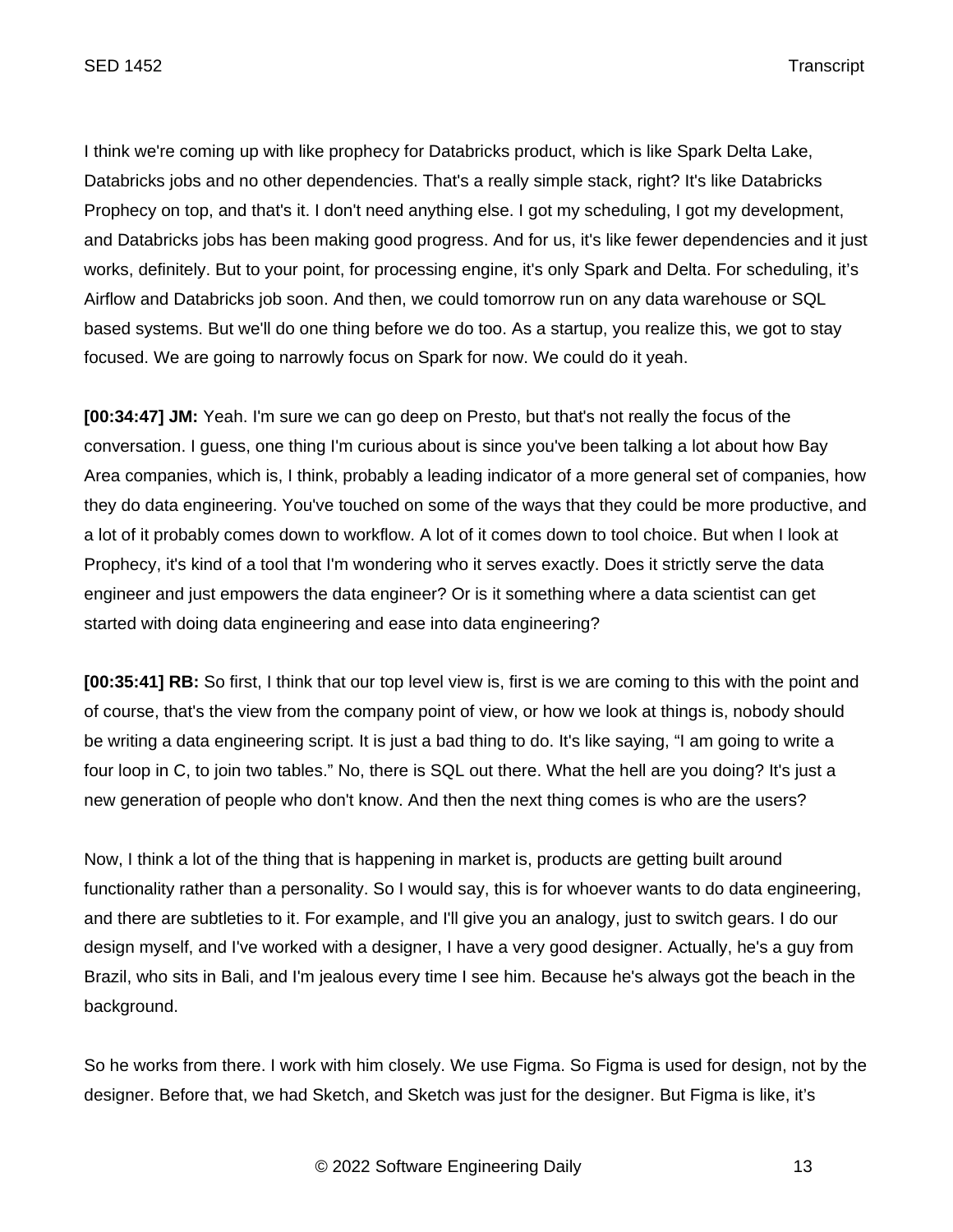online, the product manager is there, the implementing engineer, UI engineer is there, the designer is there, whoever needs to do that, and there's multiple stakeholders in there. Now for data engineering, Vaughn is the data engineer, data engineer, maybe they were a visual ETL developer. They are super productive. If you're coding, and you can write Pi Spark scripts, et cetera, still, it is better than writing those scripts.

But that said, now, analysts can use it, data scientists can use it, when they're doing data engineering. Now, the other dynamic that we are seeing is the data platform teams are creating these some of our standard gems, the visuals, and giving it to the data analysts. And saying, "Here you go, don't bother me, don't come to me every time you need to build a data pipeline. Here you go, here's your self-serve platform." Then they come and say, "Hey, I need this thing, and this thing, and this thing. These are my three problems, can you solve that?" The programming data engineer is like, "Let me create a visual component for you in Prophecy." They create a visual component that does that thing and say, "Here you go." Because they can plant that visual component in the middle of their pipeline, see the data going in, see that data going out, configure it a little bit, and they're good to go.

So I think the earlier case is like where our primary focus right now is on the data engineers, the visual developers, the coding data engineers, very much there. But I think, we are starting to see use with some data scientists and some data analysts when they're doing data engineering.

**[00:38:31] JM:** I can relate to your appreciation of Figma. I've certainly done a lot of work in Figma, and it's quite pleasurable to work in, quite easy even as a non-designer. And given that you have built something that's – given that we're in a time where you do have that level of design productivity, it kind of feels like you can iterate even faster when you can get to a point where the CEO can do design work, I mean, that shortens a lot of cycles there. So kind of interesting meta point.

**[00:39:07] RB:** There is a lot less iteration, because that's what we were saying. We wanted to do a quick UI overhaul, because we want to do a discrete Databricks, Prophecy for Databricks released. And I was like, if I hire a UX developer, and of course, I'm coming from product background, right? Then I'm like, I'm going to hire a UX designer, I'm going to have this, and then they're going to come up with something and iterate, iterate, iterate. It's going to take a year. In Figma, there is the designer, there is me, the product manager, and my co-founder **[inaudible 00:39:37]**, who also does product management, coding, and both of us do coding design and product management, all three, and our UI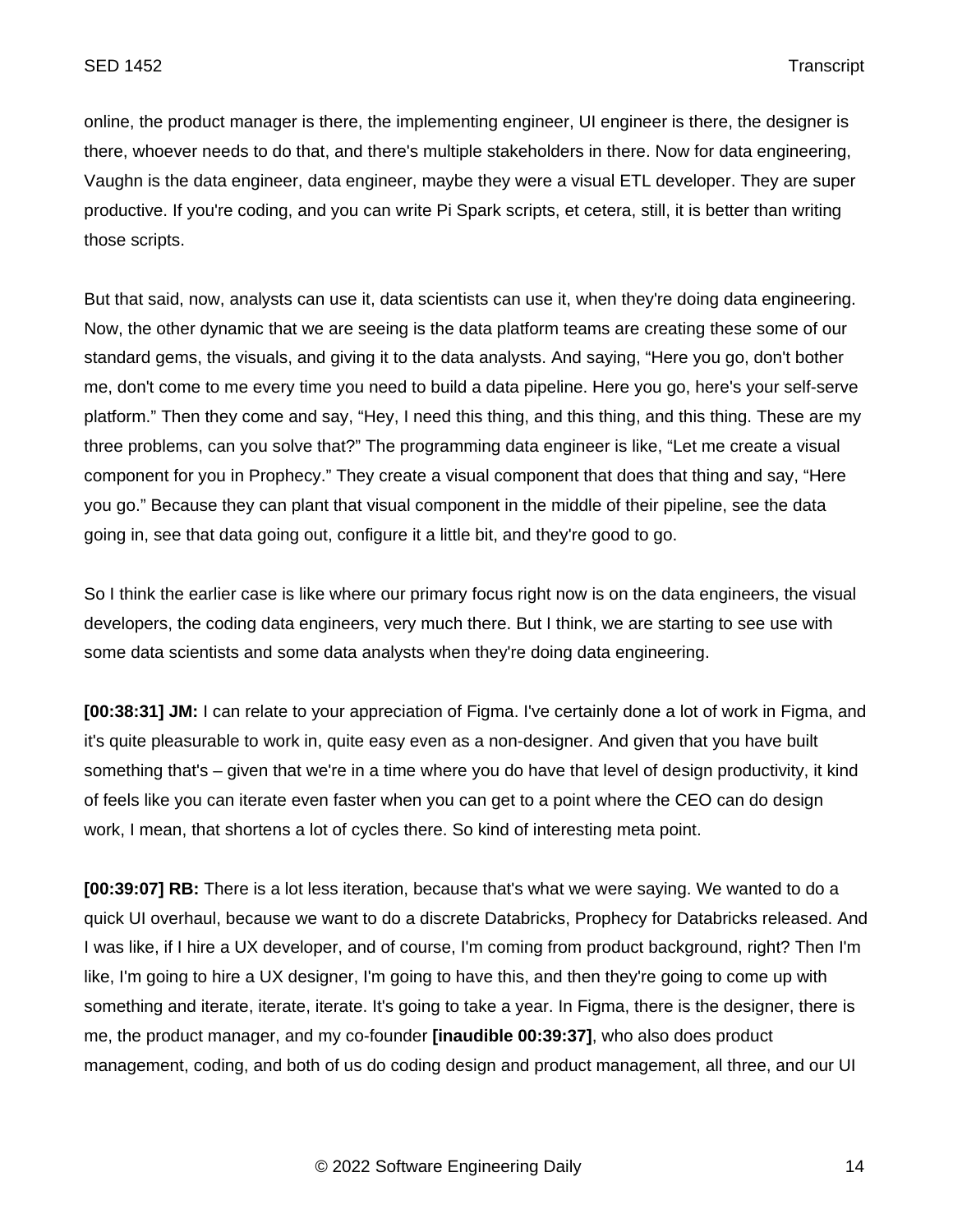engineers. We are in there and we built the old design system, and it quite ended up being complex. It's simple to look at. But yeah, our needs are complex.

So we built a complex design system in about eight weeks and we're iterating on that, and in another eight weeks, we will have it all. Reskin UI, reskin, and there's no other way to get it done. Unless all the decision makers, the implementers, the designer are all in the same tool, and there is like Q&A streaming on the right hand side. Why can't we do that in data engineering? I think we don't have that today. But where we would like to get to is that you're building a data engineering pipeline, and you get stuck somewhere, and you can ask somebody who's a senior member in the team to just hop into your pipeline and help you out with a little piece. Or you could just ask, comment and say, "What does this mean?" So there's a lot of there's a long way up in terms of being more productive and having a good environment.

**[00:40:43] JM:** Yeah. So if we returned to the topic of Prophecy itself, and we've touched on a few elements of it, but I think some of the critical parts of it are these things that you get on top of kind of the run of the mill Spark experience. If you have search and lineage on top of your normal Spark experience, that's a great deal more productivity. Is it work intensive to build search and lineage on Spark? Maybe you could talk a little bit about how to facilitate that and what kind of engineering it's taken.

**[00:41:18] RB:** Sure. That's good. So I think, let me quickly touch on. When we say, let's say we go out with somebody who's a potential user, the things we are telling you is four things, and I'll just jump straight into what you're saying, because it'll flow from there. First, we say, "Hey, we are low code." Low code means easy to use, and standardized, and many different users can use it. That's great. The next thing we say is we are code based. That means code on Git, CI/CD, best software practices, both of these targeted at scale, industrial scale. Then we say we are complete. You've got search, you got linear, you've got **[inaudible 00:42:00]** solving your entire problem. And then the fourth thing we says we are extensible. Extensible means, of course, you can reuse subgraphs. You can reuse the same business logics, the same business rules, and you can reuse visual components.

Now, let's come to what it takes to build this right. So first is as you're doing visual development, we are doing cogeneration, and the code is neat, clean, all of that. Now, if you change the code, we pass it back to the visual graph, so you can make small edits. The core structure remains the same, you can change a few lines. Let's say your data did merge. You have visual structure one, visual structure two,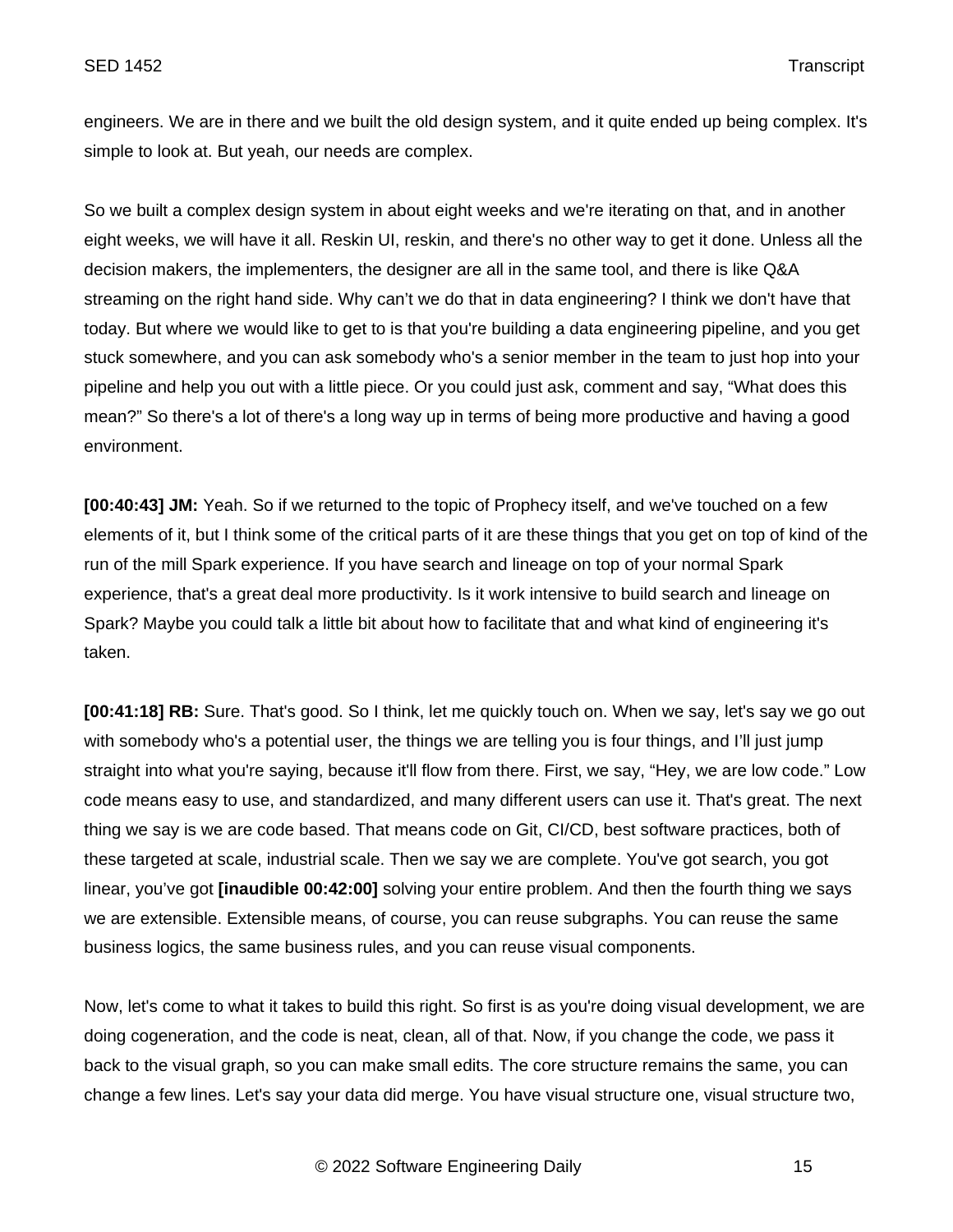you did a merge. Now, the code merge, so we'll extract back the visual structure. That was one point of complexity.

Now, the next point of complexity is, well, now you need to write your own visual components that we call gems. When you have to write your own gem, you're writing some sample Spark code and saying these things should come from the UI, and here's a small function saying how the UI is laid out. From that, we are generating the code generation. We are generating the parsing, and when you use your visual component, you will get autocomplete.

So that is a lot of compiler tech, and then we support multiple languages. There's tremendous amount of compiler tech. Every time you modify your code, we do a local Git commit for caching, and then we'll do the Git commit to your GitHub, after every few, periodically. As you're doing that, now, what we're doing is for each one of your visual components, we are going into the Spark's logical plan and computing what the output means in terms of the inputs. We are computing lineage per visual block, then we are going and adding it up to the workflow, then that workflows writes to a data set that is in a different project.

Now, it's across workflows across projects. So there is a part of computing lineage from code, which is hard, because people can write anything. If you can do function calls, it's like scholar Pi Spark code. Then the second part is serving it fast. Where you need to now – let's say I look at a value, and I say – I mean, in this case, it might not make sense in terms of names, but let's just take that example because it's easy. Let's say I find out that hey, my full name is wrong. Then I go back and trace it and two pipelines earlier, it came from a first name and a last name and the CONCAT of that. Now, maybe the first name is wrong. Now, I need to change that.

So there is this merge and split of columns that is going on, and dynamically I need to be able to move that. I need to have it then – okay, so this is great. Right now I have based lineage, but now what is going, and I have like graph on top of it. First, is how do I even get into lineage? So I need to be able to make this entire lineage searchable. I have my Elastic Search and set up the right way, prism preprocessing done. Now, I get into lineage, now I need to be able to go left and right, and I'm doing this dynamic stitching from lineage or I'm pre computing it, that's fast graph accesses.

I think the development environment has a lot of technology, which is around compiler tag to make the visual thing work, and then there's also time constraints. For example, if you are in a visual graph, and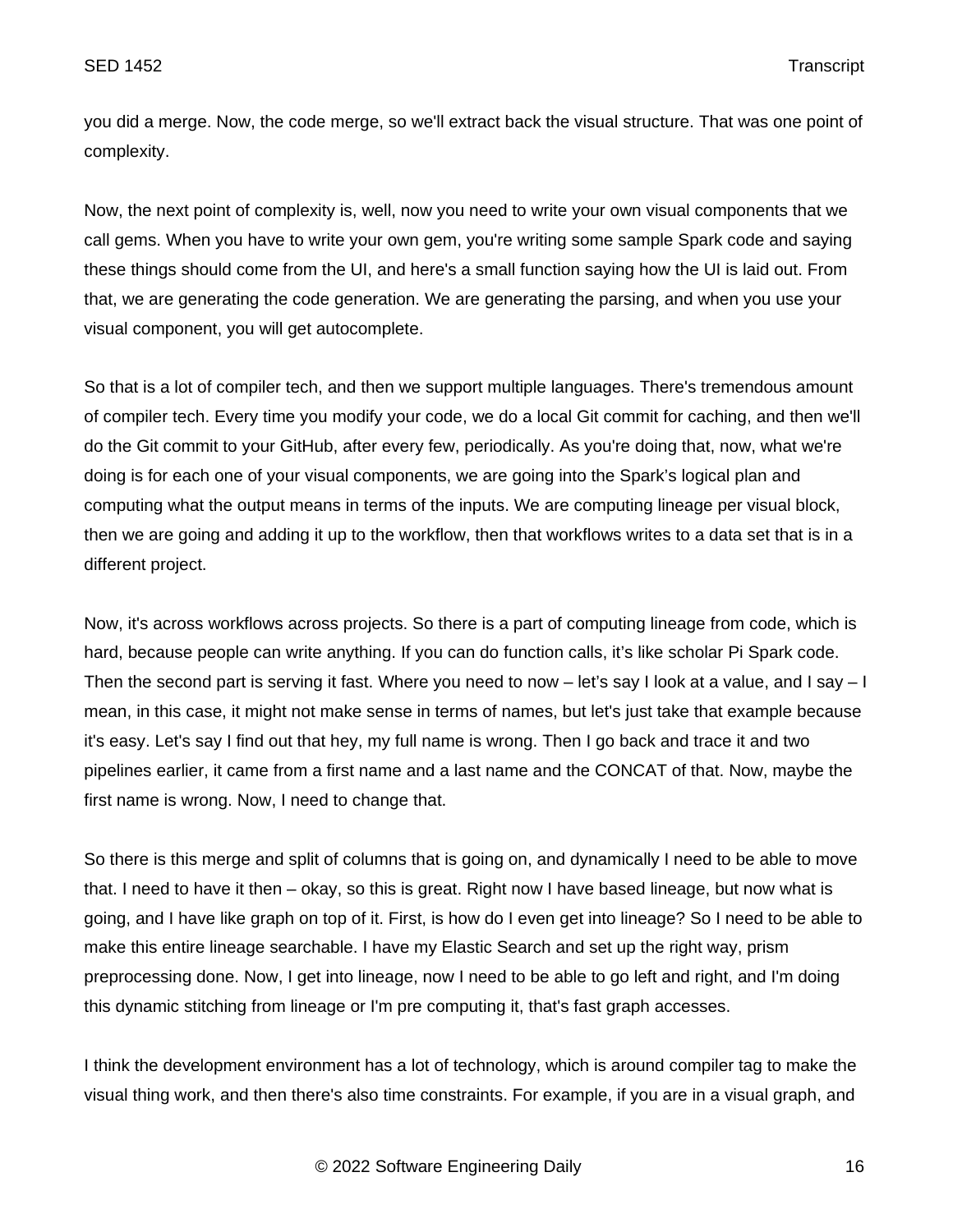you create a component, immediately, you want to see what the output schema without running it. So there is interpretation going on there. There's a lot of technology in the development environment, and then there is a lot of technology in computing column level lineage. Now one thing you can say is, "Okay, if you look at the, let's say, you said, okay, LinkedIn has DataHub, and Lyft build." And all these companies build these things, and there are many startups funded on that, and they've been using it for years. You ask them, "Do you have column leveling?" Not one of them has it. That was the hard part. They're like, "Oh, we have data set lineage." That's great. That's better than nothing. But that's not the hard part. The hard part is called, and they don't have that. The question is the ability to say no.

So what I'm saying is, there is some compiler work, there is some going inside this pathological plan, just for computing, and then there is the search, and then graph based serving at speed. One other thing, right? The other thing is versioning. That is very important. Basically, when I talk about production customers, they're like, "Okay, this column and back." And they want to debug that. How do you debug that? So you go back from the bad column, and you say, "What was the last pipeline that wrote it?" Now I can see in the lineage, "Oh, last pipeline, it was passed through. The pipeline, before that, it was passed through. The pipeline before that, this thing wrote." Okay, maybe this isn't my source of error, has anything changed in the last week? Because now you have this Git versioning integrated with lineage, now you can see juxtapose two different pipelines from two different times and say, "Nothing changed in the last week. This value went bad in the last week, maybe I need to go further up the pipeline." And see where something changed.

I mean, there is integration. The lineage has to be integrated with Git and versioning for it to make any sense and be helpful for debugging, because I just don't want the current view of lineage, I want how lineage has been changing.

**[00:47:30] JM:** So, you've touched on a lot of interesting engineering subjects there. I think, particularly the auto code generation, doing low-code data engineering, and automatically generating the code from that, and then being able to reflect the opposite direction to where you write code, and it gets turned into low-code modules. You said, that's a lot of compiler wizardry, and we could go into that. You also talked about the column level lineage being more difficult than row level lineage, and that's another area that I'd be interested to dive into.

But maybe rather than going deeper into implementation of that stuff, people may be curious about that. But, I think, rather than going deeper into that, we should probably just talk a little bit more about actual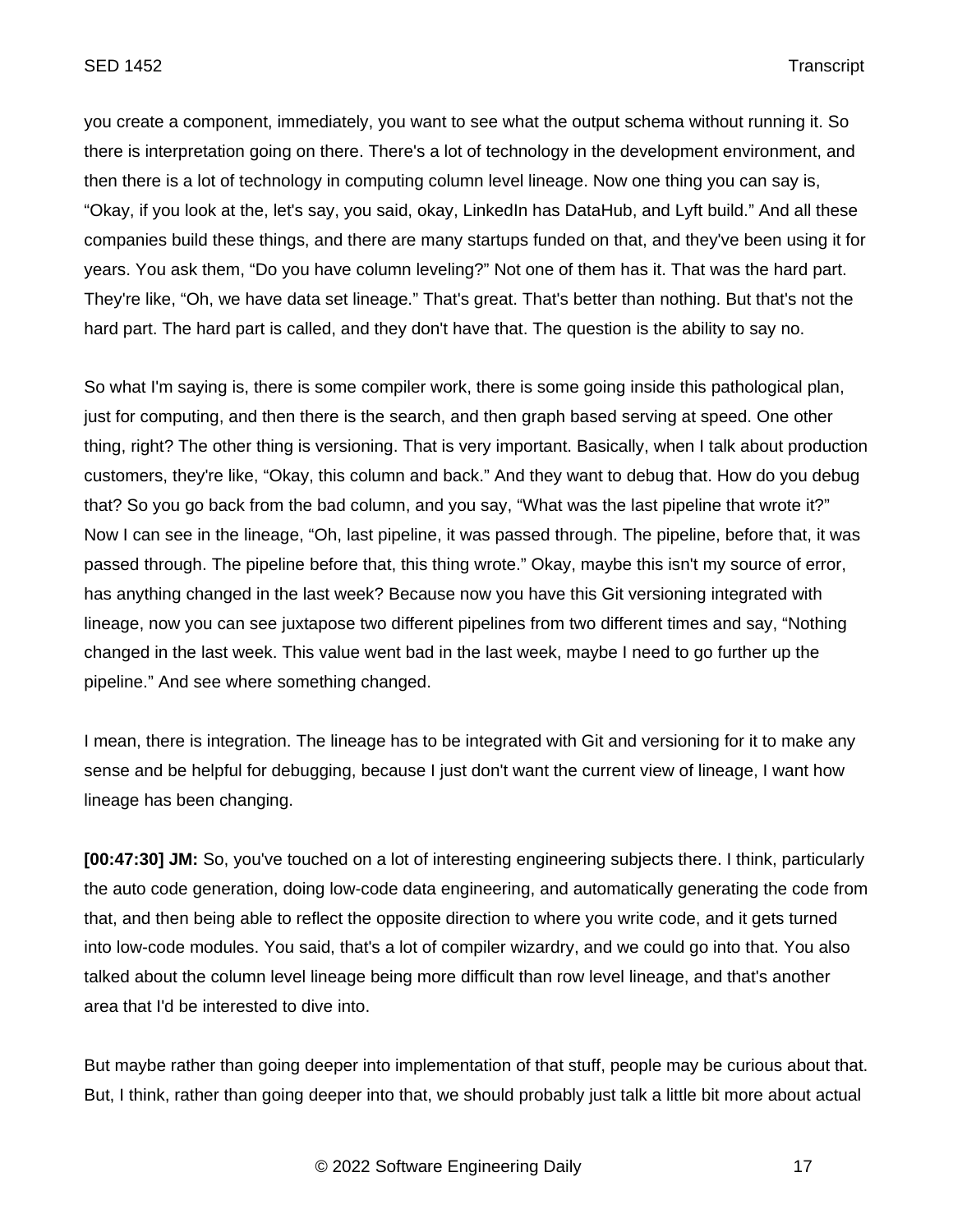data engineering at scale. I think one of the things that I'm curious about is sprawl of data engineering workflows, and how those workflows get organized within a company. How the different pipelines are getting managed, because at a really complex company, like Netflix, you have so many different data pipelines, I feel like things can get lost or things can get forgotten about or orphaned, and I just like to know your perspective on data engineering pipeline management.

**[00:48:59] RB:** That's a great question and a good direction to go. Because data engineering at scale poses completely different challenges than data engineering at small scale. So basically, the problem is first, like I said, standardization and having similar processes everywhere is super important. Because if everybody's kind of building their own network data stack inside every different business group, that becomes a challenge. The other thing is, you want to have – and cloud gives you great decoupled infrastructure. So basically, you don't need to share the same cluster, and the same scheduler. You can have N different versions of it.

But I think the main challenge, so when we look at data engineering at scale, I think the problem is like literally, within organizations, you have L1, L2, L3 support for your data pipelines. People will find some issue and file a bug and get an engineer on the phone to quickly fix the data pipeline. You have to worry about that. Is your production support productive? Can they quickly point to an error? Can they handle that? Then the next thing becomes is how do you manage your data pipelines? Right now, some organizations use a single Git. Every different team has a different folder, and how typically we Git 10 is like, in one of the folders, you start writing code with Prophecy, and the other ones are still good right? And then over time they adopt us.

But writing code in GitHub, I think there's no good way around it. Having GitHub as a source of truth, having versioning, having CI/CD working, that's there. The next thing is you need to have high test coverage. Very few people have it. The thing is, the person who wrote the pipeline is not the person who's converted it. After some point, somebody else is going to come and edit it. They don't know all the things that the first person thought. They're going to change something, a test has got to break and say, "No, this is not the right thing." Then comes the ability to quickly go back to the previous version.

Okay, this pipeline just didn't work. Right now, for example, what we do is we say, "Okay, you tag this as 0.2 version. As soon as you tag that, we made that the live version." Now, you realize that that version had a bug, go to the previous version, say that 0.21, tag it, and your schedules are to get auto deployed with the new artifacts. So, there is this amount of automation, where it's like, is your – so this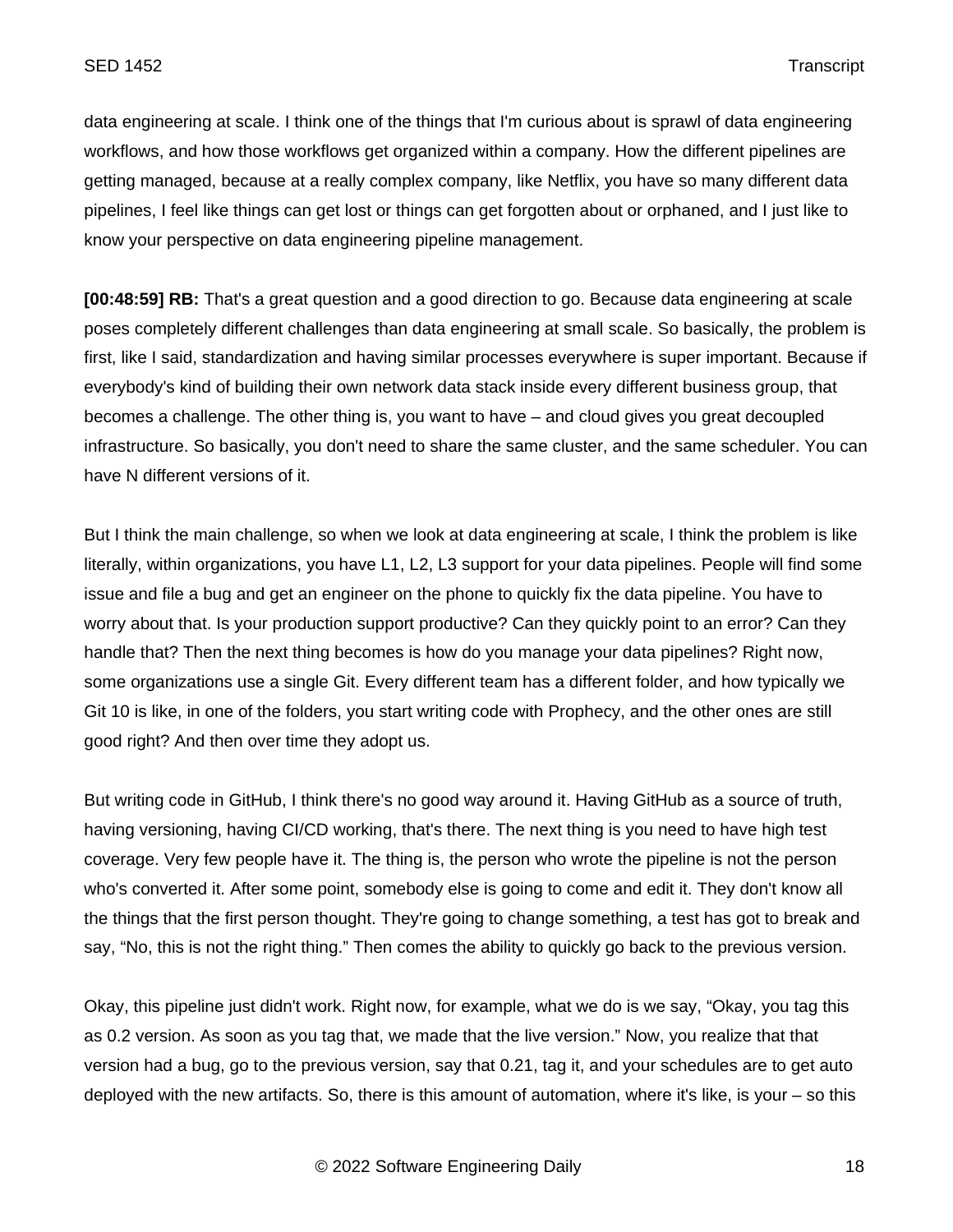is saying – I think I'm trying to put some good structure around it. One is, can you develop at scale? Develop at scale means a lot of people being productive. Develop at scale means standardize processes, and Git, and then now the thing is one to develop at scale, can you put it in production at scale? That means, is that a seamless process? If you make a mistake, and you push something back very quickly, and have the system correct itself.

And then the third big piece would be, do you understand what the hell is going on? Can you understand how the values are produced? Can you understand where your cost is going? That's the other new thing that come up is people want reporting on top of their metadata. Right now, they don't have metadata. Just getting your performance stats in one place, they don't have it. But what I want to know is, okay, I have these 20,000 pipelines running, which one of them, the results are not even getting close? Then I want to say, which one of these processes really small amounts of data, but the cost is really high? And maybe that's where I should be, if I want to do cost management do it. It's like if I'm – so figuring out, which pipelines are starting to take much longer or something is going wrong.

Developing pipelines at scale requires standardization. Putting them in production at scale requires standardization, and we have to go towards like infrastructure as code, kind of thing. Code as the truth for what is deployed. This notion that you will go and deploy into Airflow, as a script, and then undeploy, and then something breaks. Then you say, "Okay, I have the state in my mind of what it was supposed to be, and I can see what it is." That's something Terraform solved a long time ago. If you write what you want your schedule to be, do you want it to be enabled or not, and just push it to production.

So that production isolation at scale is not there. And then just understanding and insight, right? It's like my sales team has more insight than data engineering team in our top area company. The engineers in a data engineering company, you ask them, what is your data quality at? If he gave you two months, three months, how much cost could you shave off?

Again, of course, many times the data analyst, like the whole point of data engineering is to give the consumer, the data analyst, or the machine learning person understands data. Anybody running at scale, they have no idea. They're all guessing based on the column name. They have like 50 copies of each data set. Things just get lost. People can't figure out what data set is actually – user, a customer, you're going to find 20 copies of it.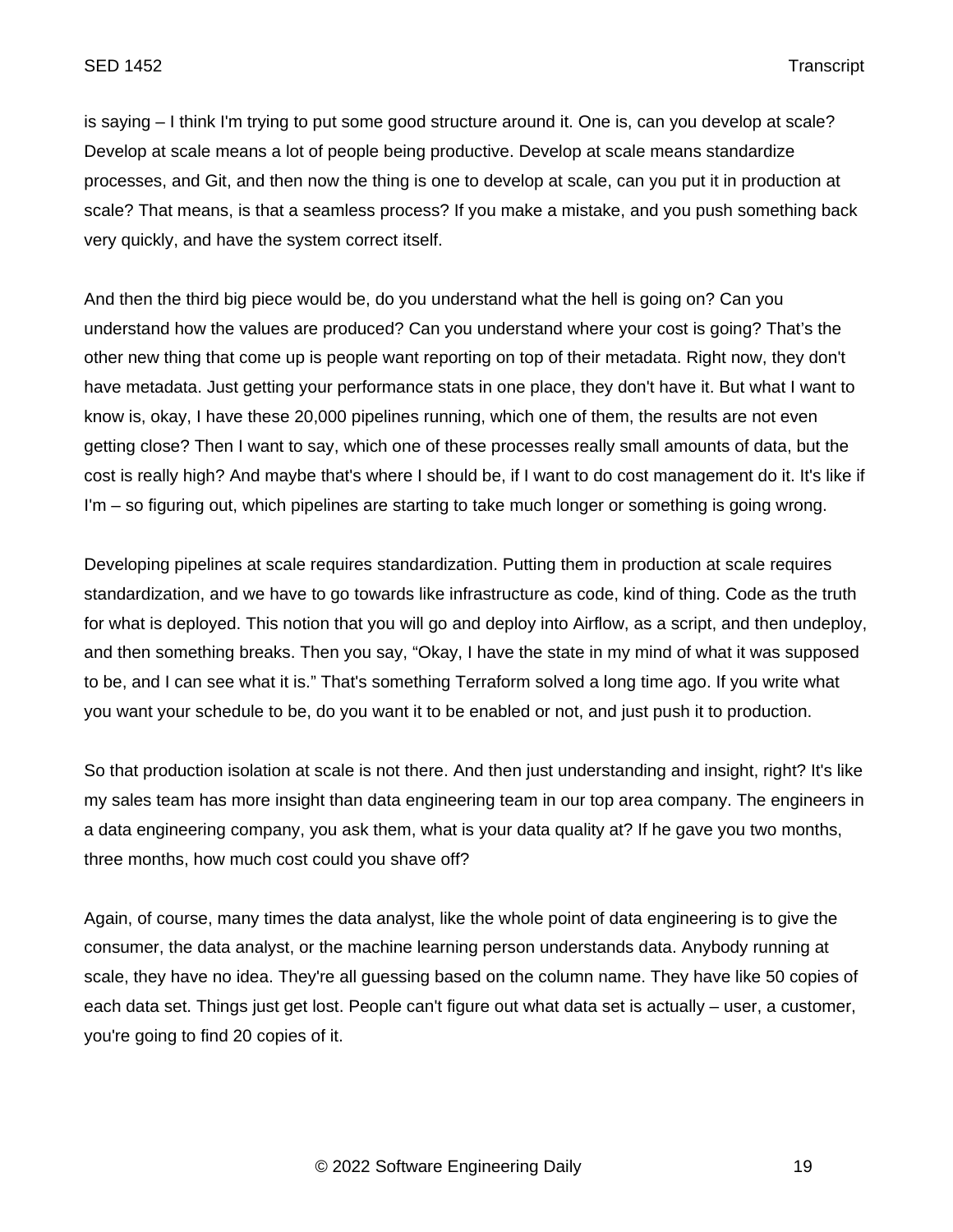**[00:54:24] JM:** Yeah. Well, as you begin to wind down, you've talked about a lot of different things. And I think, probably the driving point, that people who are building in the data engineering space would want to take away from this episode is, I guess, if you are looking for something that you can use to facilitate workflows around Spark and Airflow with some of these other features. Prophecy is obviously something you can use. And then beyond that, I'm curious where you're taking the company and what you see as kind of the next steps of what you're planning to build?

**[00:55:08] RB:** I mean, if you look at the company, what we are looking at is saying that the data processing engines are here, the primary problem is management of data, and getting value from data, and getting value fast from data, right? That's a problem everybody has, and most people are struggling with it. For us, it's like, there is so many problems to be solved for us just in data engineering. Right now, it's very much on – I think we are not doing something like, I won't say, grant. We are a very nuts and bolts company. We need to make sure everybody has good performance, that every time you run a job, and you can roll them up and understand them. We are so far from just those basics. Everybody has data quality on every data set to start with, and then they can go and do data, or improve the data quality.

So all of these things today, the very basics are not there. We think it will take us about two to three years, to get all these basics in place, and we develop very fast. We have a product that provides a lot of features, but there is just so much more to be built. Just like, Databricks has built a large stack, which kind of solves your complete problem. We are building a large stack on top that solves your complete problem. And then the problems to be solved are many. It's just like, there is no product that does that. That will keep us busy for years. I wish I had something great inspiring next thing to come. This basic thing, I would be very happy if a data engineering comes in and they say, look at Prophecy and they say, "Okay, I will not try to stretch my own data stack to gather with 10 different technologies, and then continue to wrestle with infrastructure. I will focus on my business problems."

Yes, the platform team can go help create some standards and enable people and focus on more value add activities, such as performance and cost and helping the users enabling more users in the company. I think we are very far from there, where BI and ML are fed with data fast and timely. The amount of business value that can be derived from that is just so tremendous for our customers. So we are we are very, very focused on that. I think for us, the other thing is we are just saying that the new low-code stack needs to be built on top of code? That's something is like how does that go all the way to business metadata to even an understanding – our customer is like, "Can you put the business